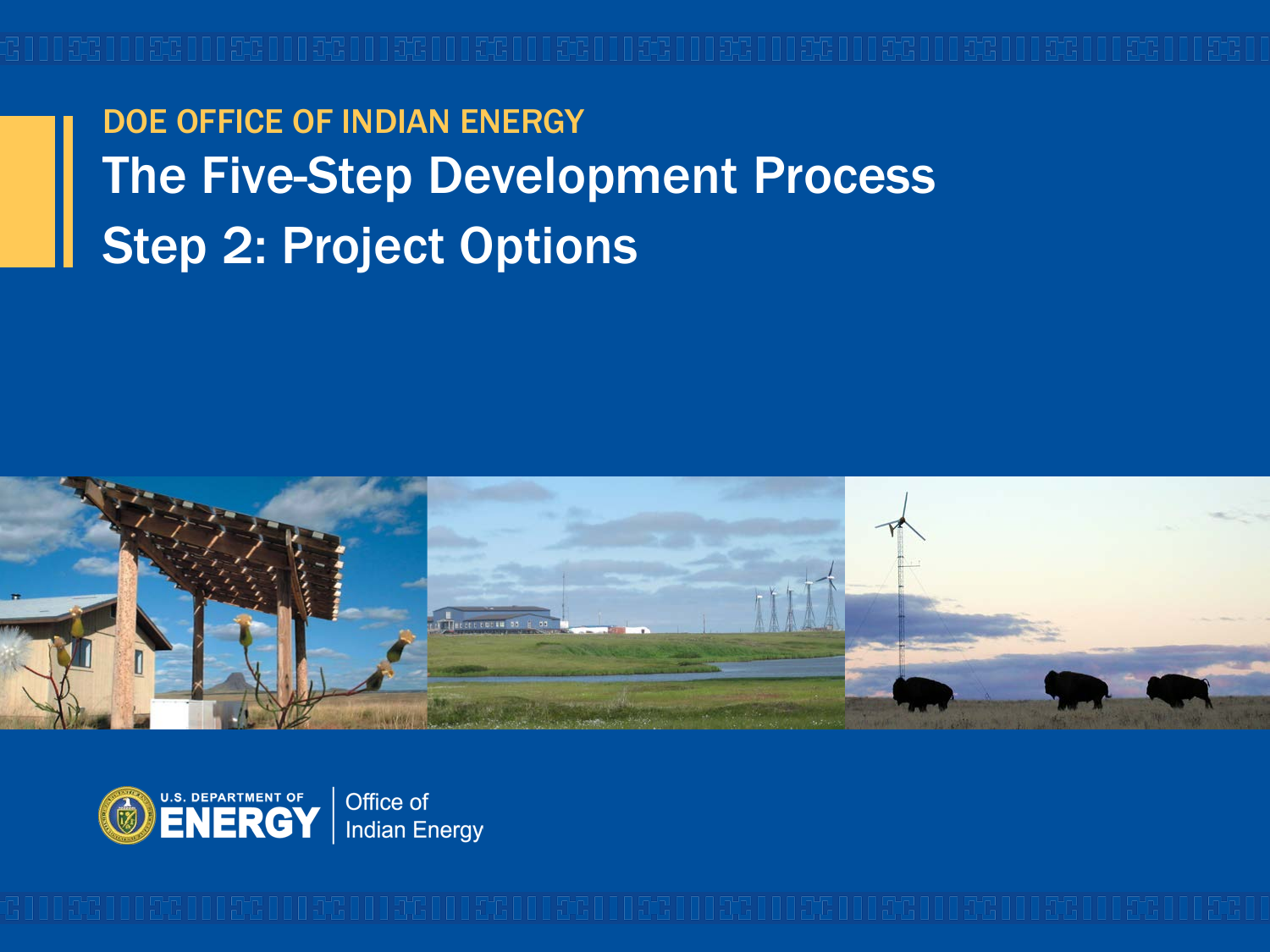

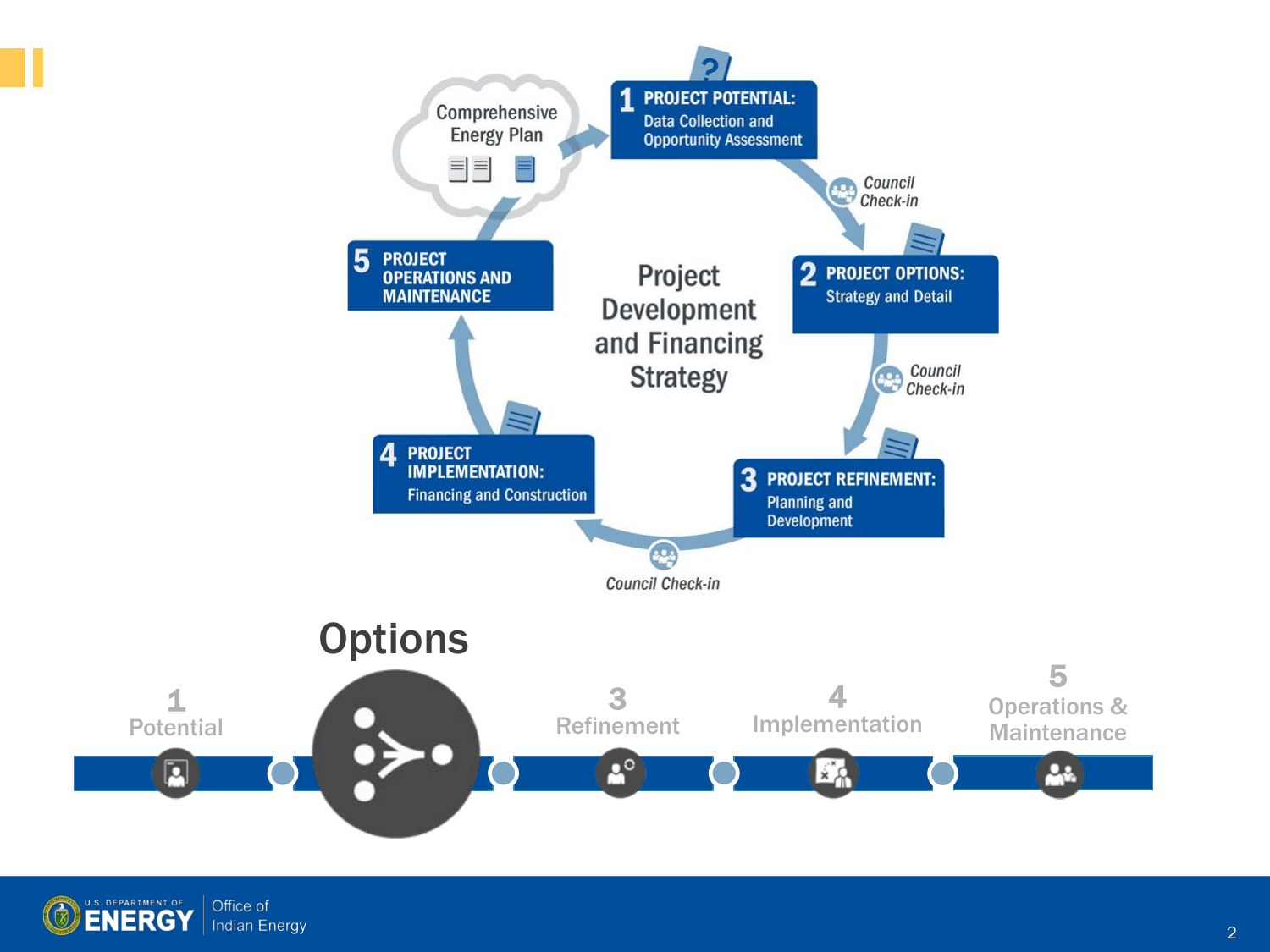### Presentation Agenda

- Step 2: Project Options
- Project members and roles
- Activity
- Project ownership options
	- Interconnection, net metering, permitting, and considerations
- Tools
- Case in Point

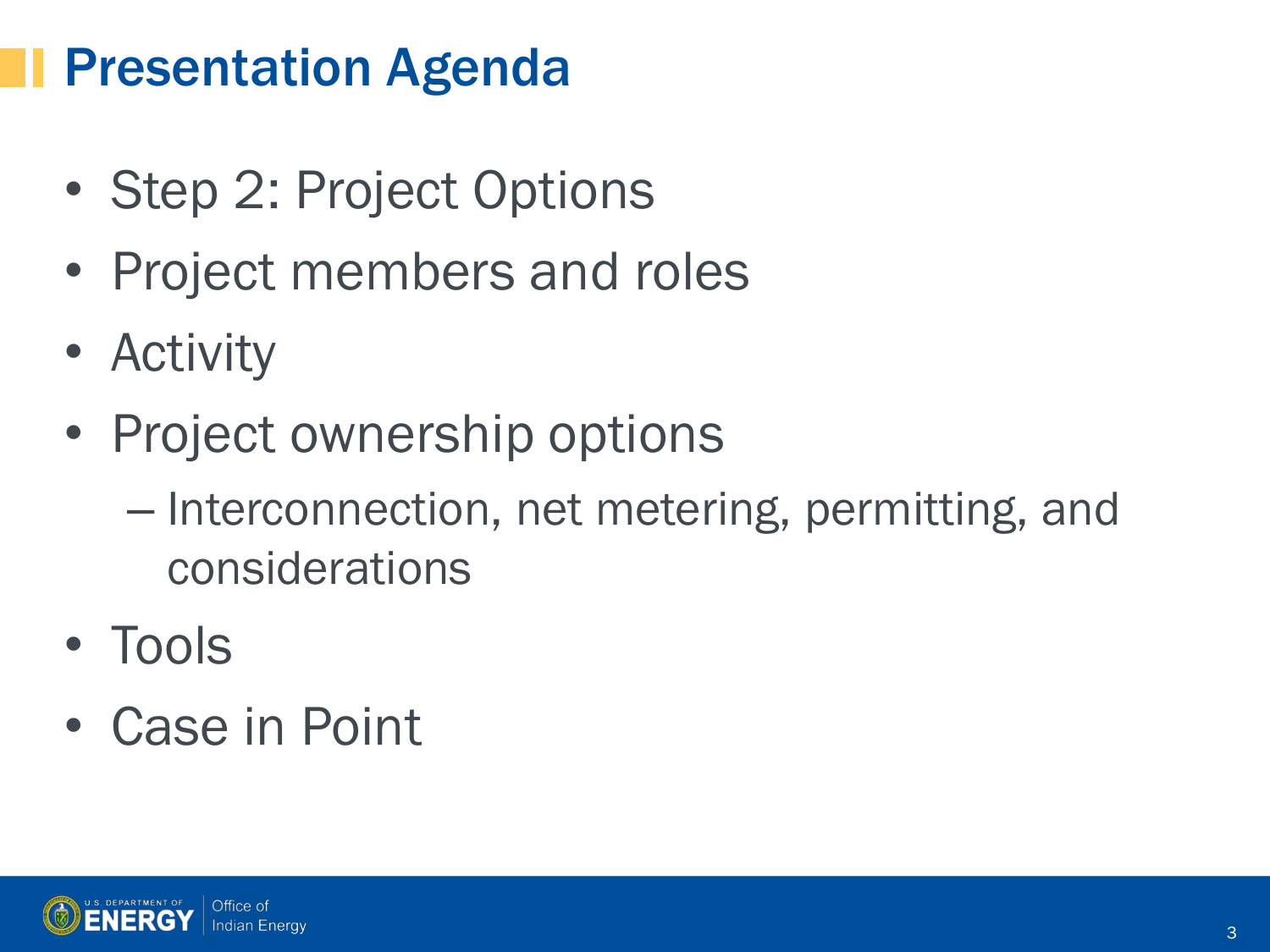#### Step 2: Roles, Business Structures, & Regulatory Considerations



Purpose: Determine ownership structure and permitting considerations if any. *(Note: It is likely that internal tribal permitting is required if developed on tribal lands, however, state and federal permitting may be required if the Tribe is dealing with fee or trust land outside the tribal land holdings.)*

#### Tasks:

- 1. Understand tribal role(s) and risk allocations/business structure
- 2. Identify permitting needs and site use considerations
- 3. Identify interconnection rules and net metering options with the local utility

#### Outputs:

- 1. Clarify tribal roles
- 2. Decide on business structure
- 3. Understand the permit needs and process
- 4. Understand interconnection and net-metering options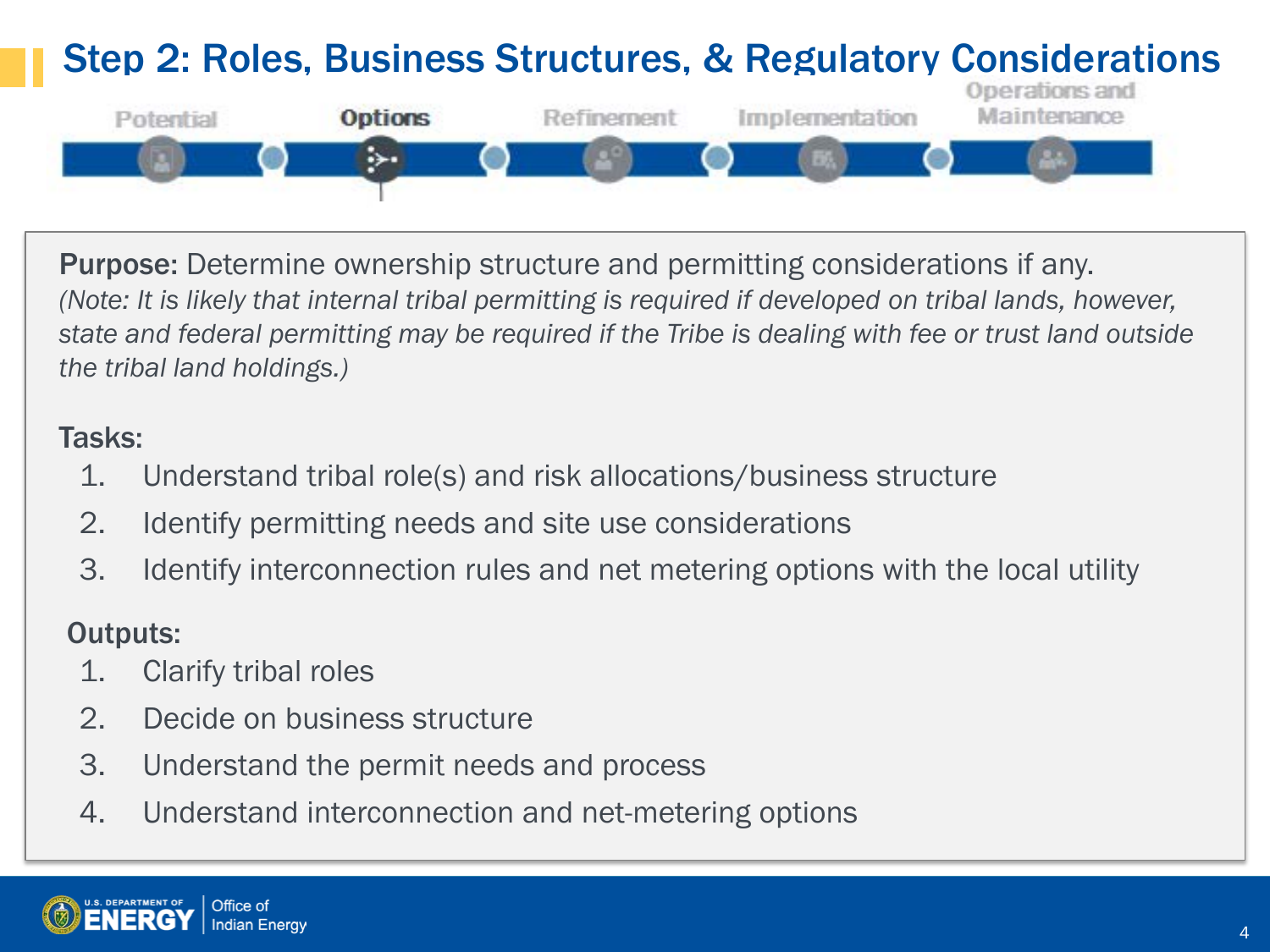### Potential Team Members

#### • Tribal Members

- Leadership, staff, community members
- Attorneys, engineers, professionals
- Energy champions (key success component)
- **Developer** 
	- Business managers, engineers, permitting specialists, investors, banks
- **Utility** 
	- Attorneys, planning specialists, operations specialists, regulatory specialists, finance.
- **Government** 
	- Tribal government, federal, state and local entities, regulating bodies (public utilities commission), Bureau of Indian Affairs, DOE.



5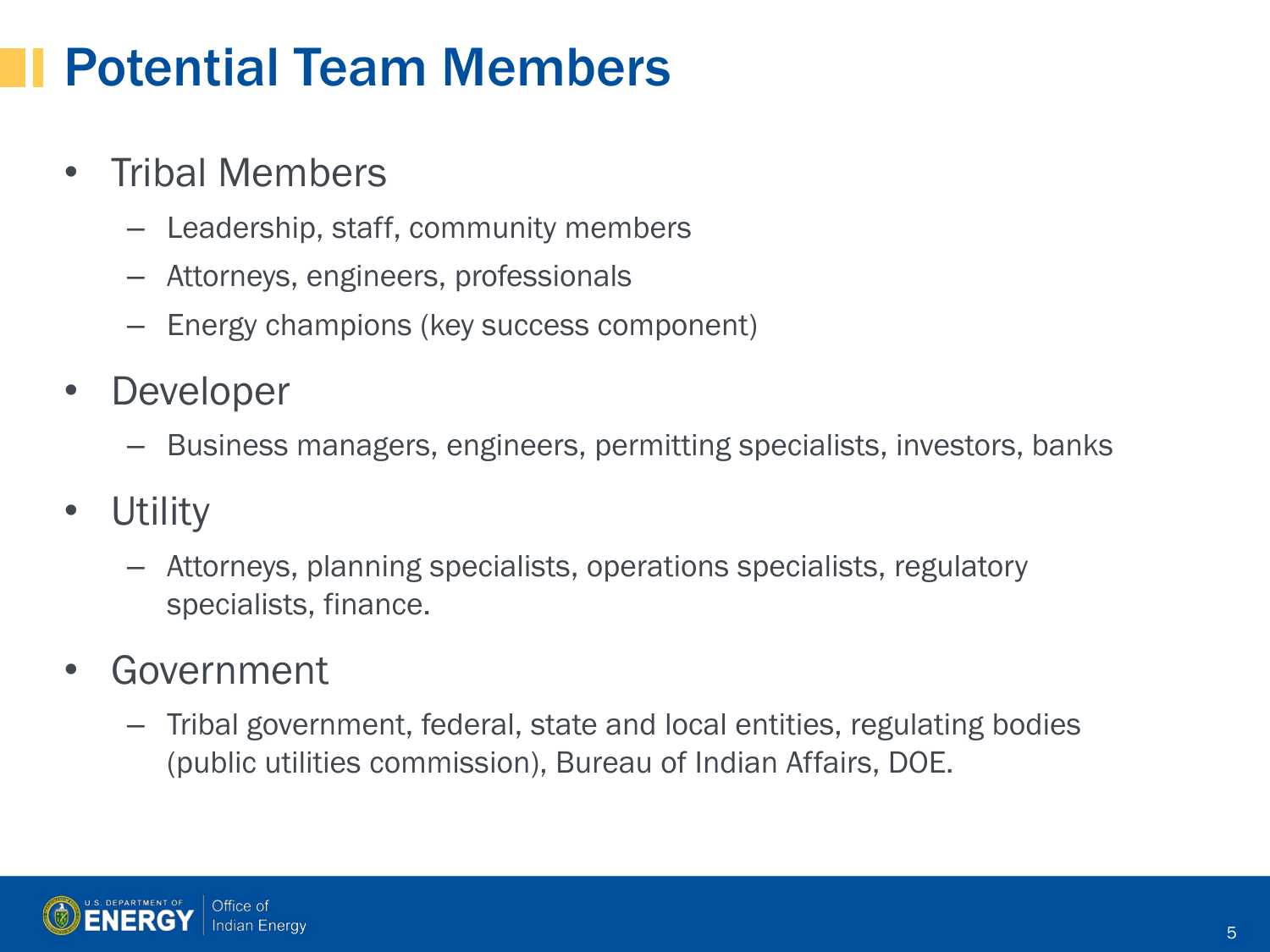#### 

# PROJECT MEMBERS AND ROLES



長崎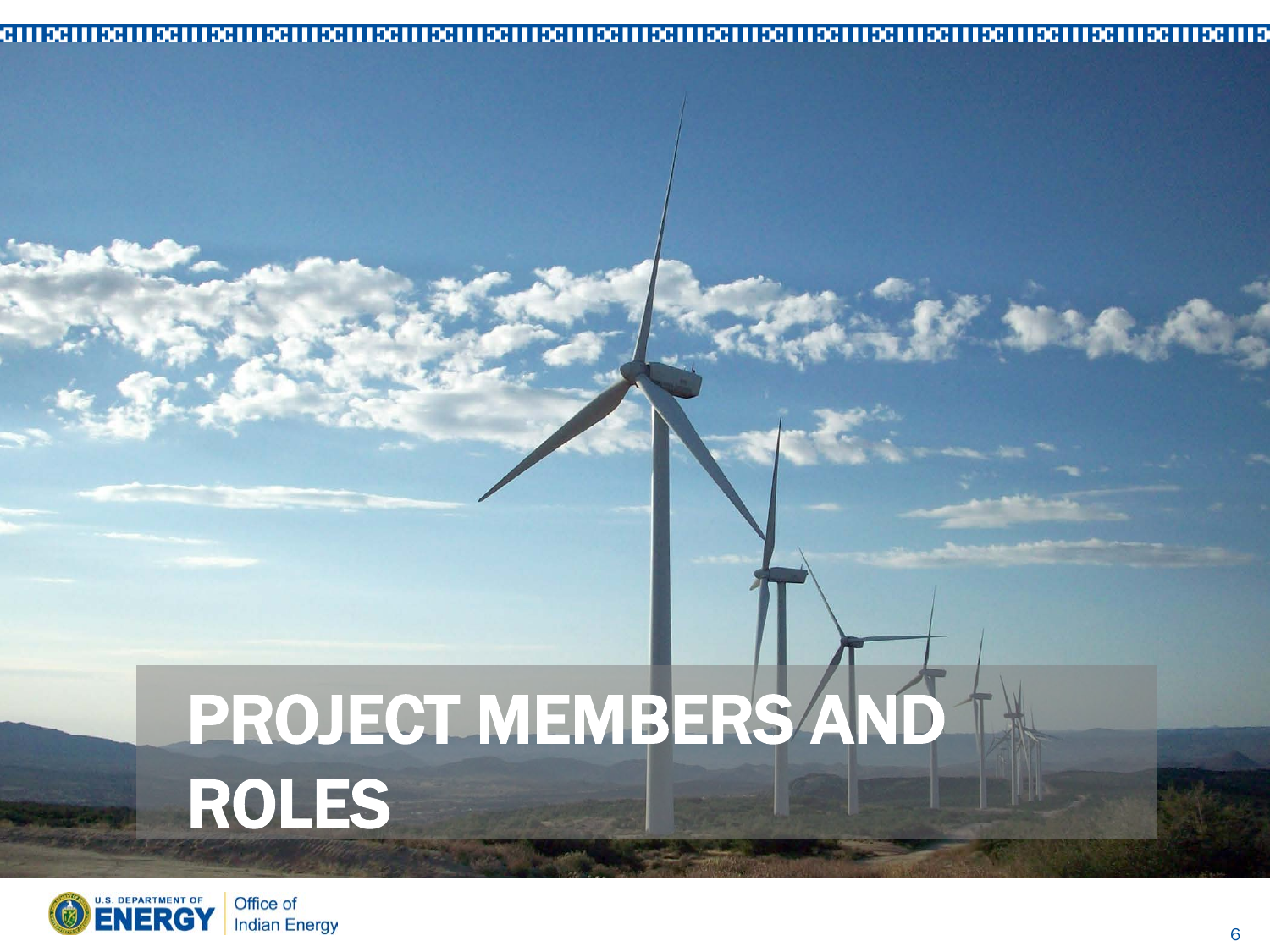### The Role of the Project Champion

Ensure all relevant players are engaged in the project at the right time, levels, and roles

Project Champion

Engage Tribal leadership and project and business management (professionals and staff)

Employ relevant expertise: legal and finance; technical and construction; power marketing

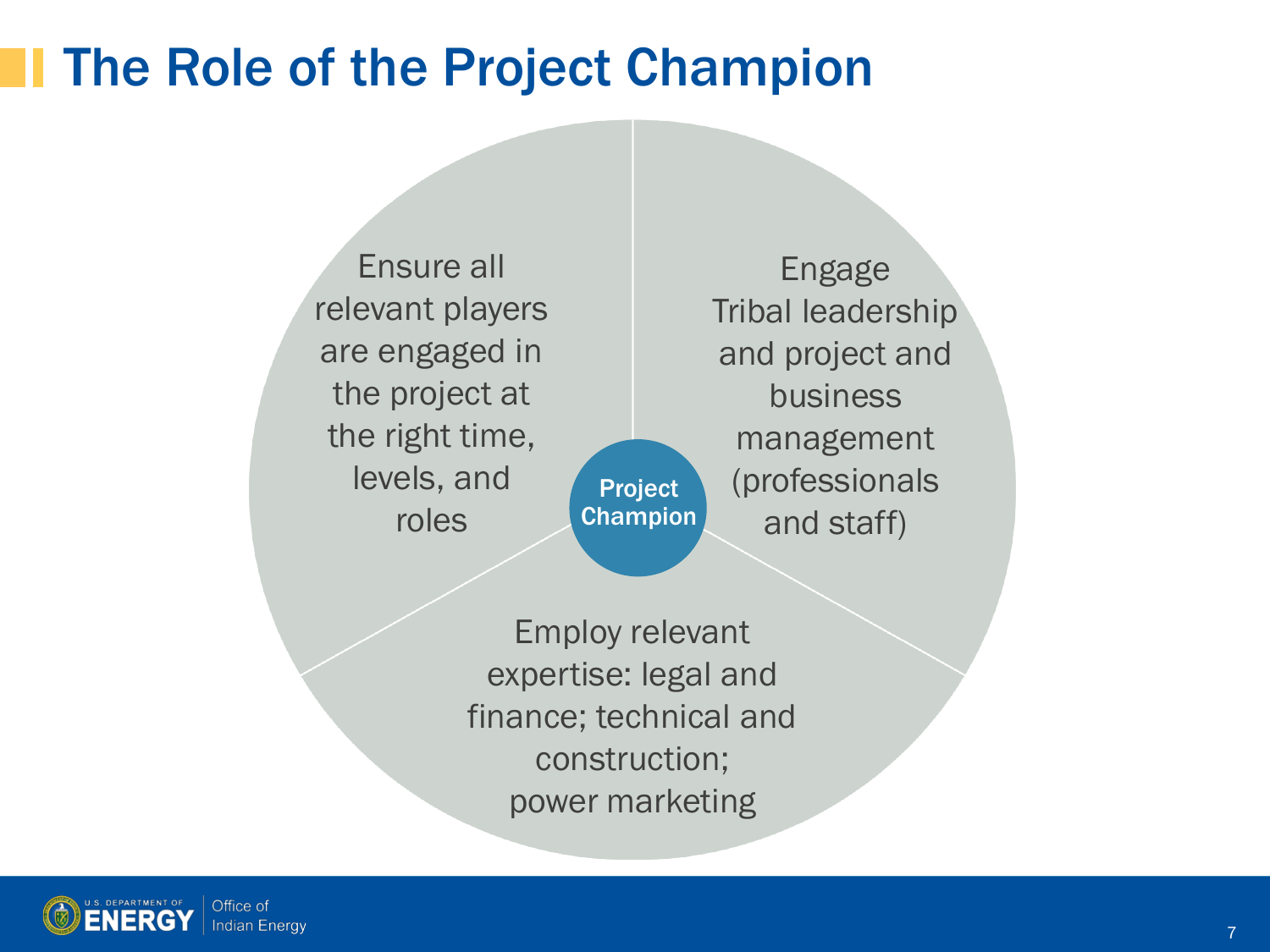#### Tribal Roles

Risky Reward

#### More Capital Intensive

- Owner/Operator
	- Equity Investor
		- Lender

#### Less Capital Intensive

- Off-taker
	- Land Owner
		- O&M subcontractor

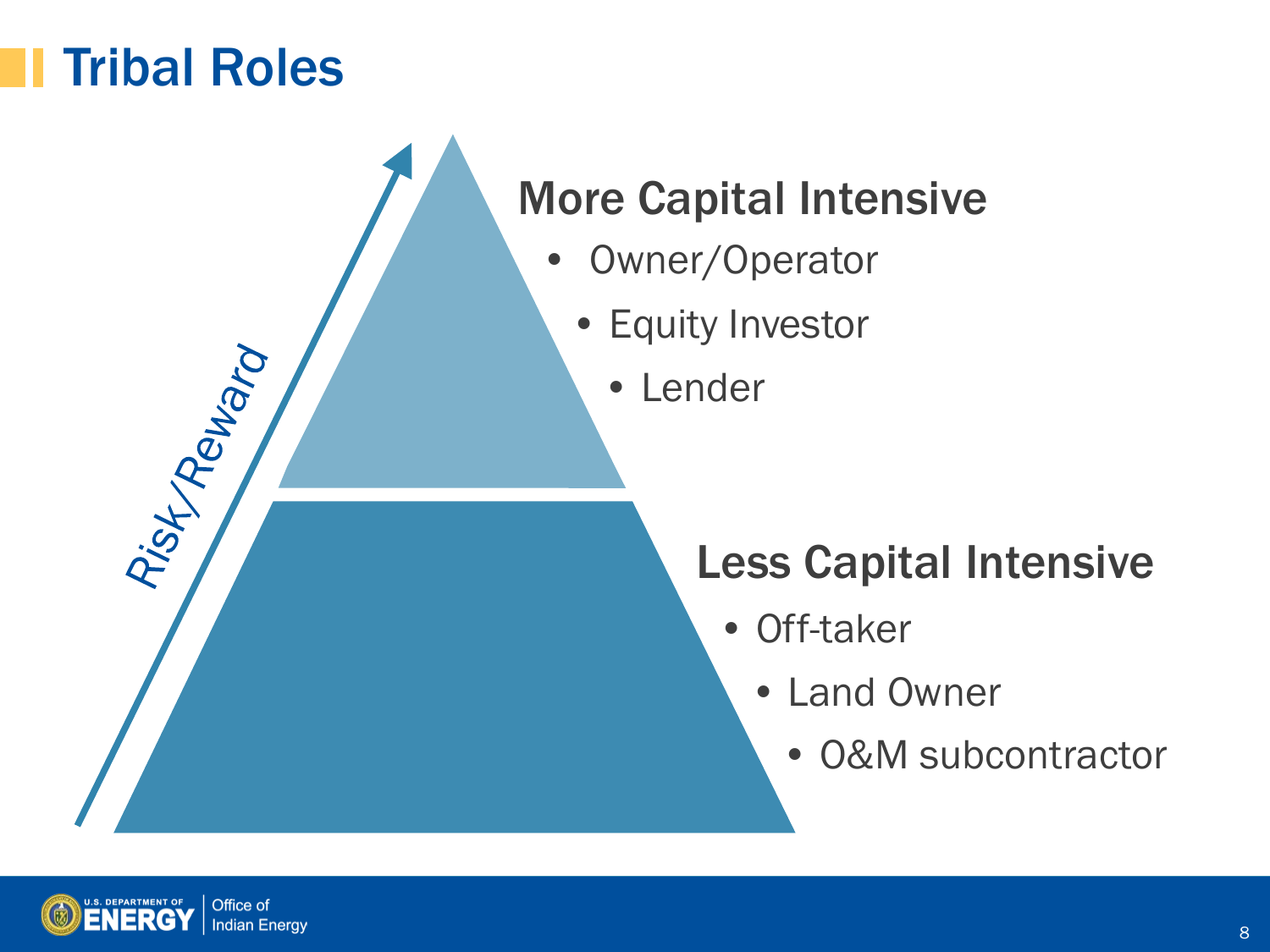## **The Tribal Roles: Opportunities and Risks**

| <b>Role</b>                                   | <b>Opportunity</b>                                                                                  | <b>Constraints</b>                                                                                                             | <b>Comments</b>                                                                                                                 |
|-----------------------------------------------|-----------------------------------------------------------------------------------------------------|--------------------------------------------------------------------------------------------------------------------------------|---------------------------------------------------------------------------------------------------------------------------------|
| Resource/<br><b>Land Owner</b>                | Land rent/royalty, taxes.<br>Low risk, known reward,<br>consistent income.                          | Limited project control.<br>Must provide site access.                                                                          | Limited upside<br>potential, limited risk                                                                                       |
| Off-Taker/<br><b>Energy User</b>              | Tribe purchases and<br>uses all power on-site.<br><b>Electricity price</b><br>security/hedge value. | Limited investment,<br>economic development<br>for on-site projects                                                            | Must have demand to<br>use power; still requires<br>utility interconnection<br>agreement (if on the<br>grid). Limited/Med risk. |
| <b>Project</b><br>Operator/<br><b>0&amp;M</b> | <b>Greater involvement;</b><br>Job/skills development<br>opportunity. Modest<br>source of revenue   | <b>Investors require</b><br>experience<br>May not be very labor<br>intensive<br>Might not be practical for<br>a single project | Depending on<br>technology, can be<br>complex.<br>Risk profile higher given<br><b>O&amp;M</b> responsibilities.                 |

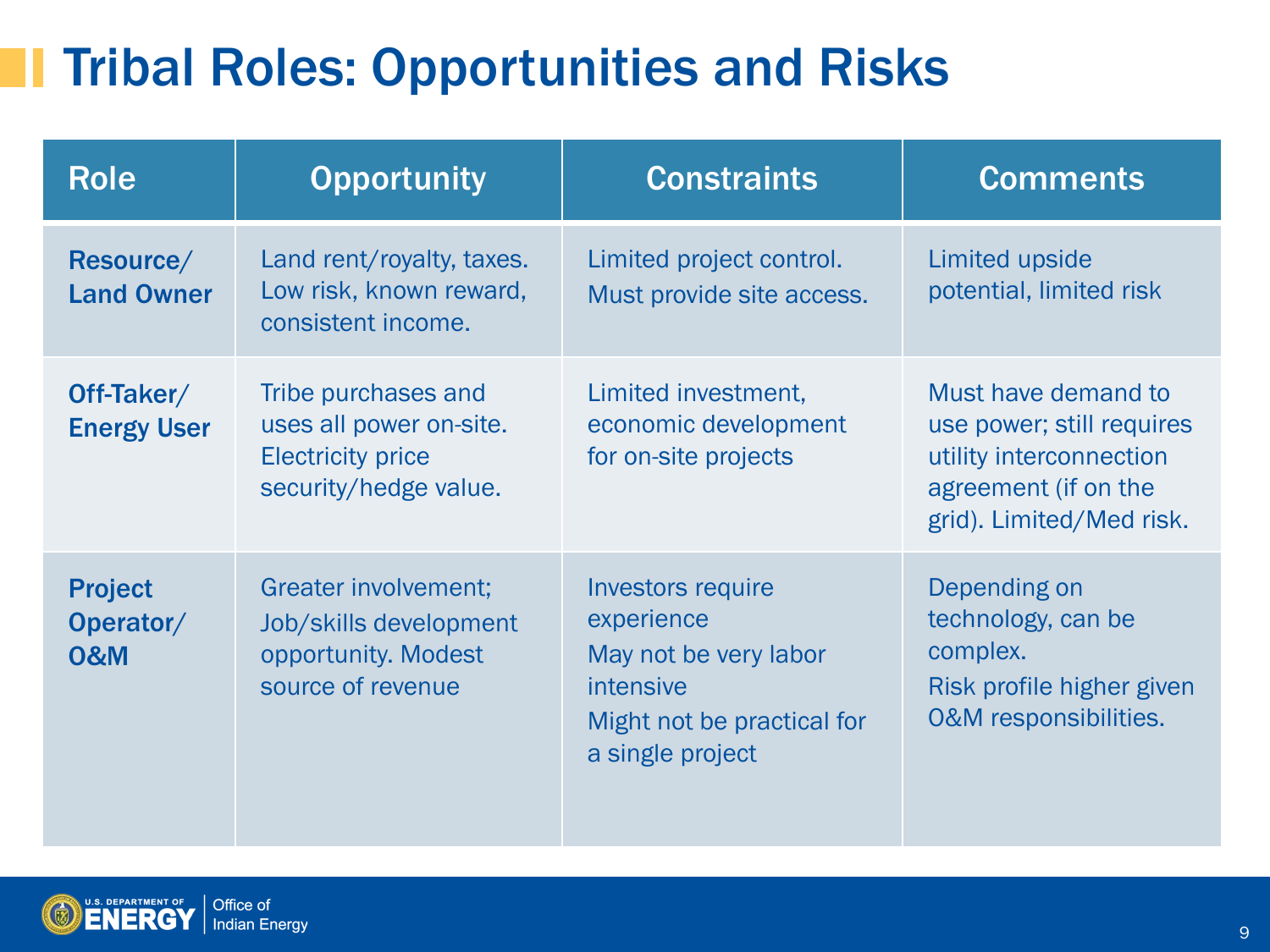## **The Tribal Roles: Opportunities and Risks**

| <b>Role</b>                                               | <b>Opportunity</b>                                                                                                                                | <b>Constraints</b>                                                                                                                                                         | <b>Comments</b>                                                                                                                      |
|-----------------------------------------------------------|---------------------------------------------------------------------------------------------------------------------------------------------------|----------------------------------------------------------------------------------------------------------------------------------------------------------------------------|--------------------------------------------------------------------------------------------------------------------------------------|
| Lender/<br><b>Debt</b><br><b>Provider</b>                 | Participate financially<br>in project with lower<br>risk.<br>Interest income.                                                                     | Requires ready capital<br>May be cost-prohibitive to<br>document-and manage a single<br>debt transaction (multiple more<br>cost-effective)                                 | Med-risk, more complex<br><b>Requires lending</b><br>experience<br><b>Option for Tribes with</b><br>limited lands, available \$      |
| <b>Equity</b><br><b>Investor</b>                          | Invest cash into<br>project development.<br>Profit opportunity.<br>Less capital required<br>than commercial<br>scale.                             | Higher risk than debt lending.<br>Requires ready capital, or<br>unique source of capital that<br>provides market advantage<br>(like NMTC).<br>Implications for tax credits | High risk, more complex<br>Competes with other<br>investments<br><b>Option for Tribes with</b><br>limited lands, available \$        |
| <b>Project</b><br><b>Developer</b><br>and<br><b>Owner</b> | Self-determination of<br>project; potential for<br>profits (and losses) is<br>highest. Tribes with<br>its own resource may<br>not need investors. | Capital intensive and complex<br>Tribes investing money may not<br>want this high risk/return<br>investment<br>Might forfeit tax benefits                                  | <b>High risk</b><br>Likely Tribe has gained<br>experience over time in<br>other roles<br>A project portfolio<br>mitigates some risks |

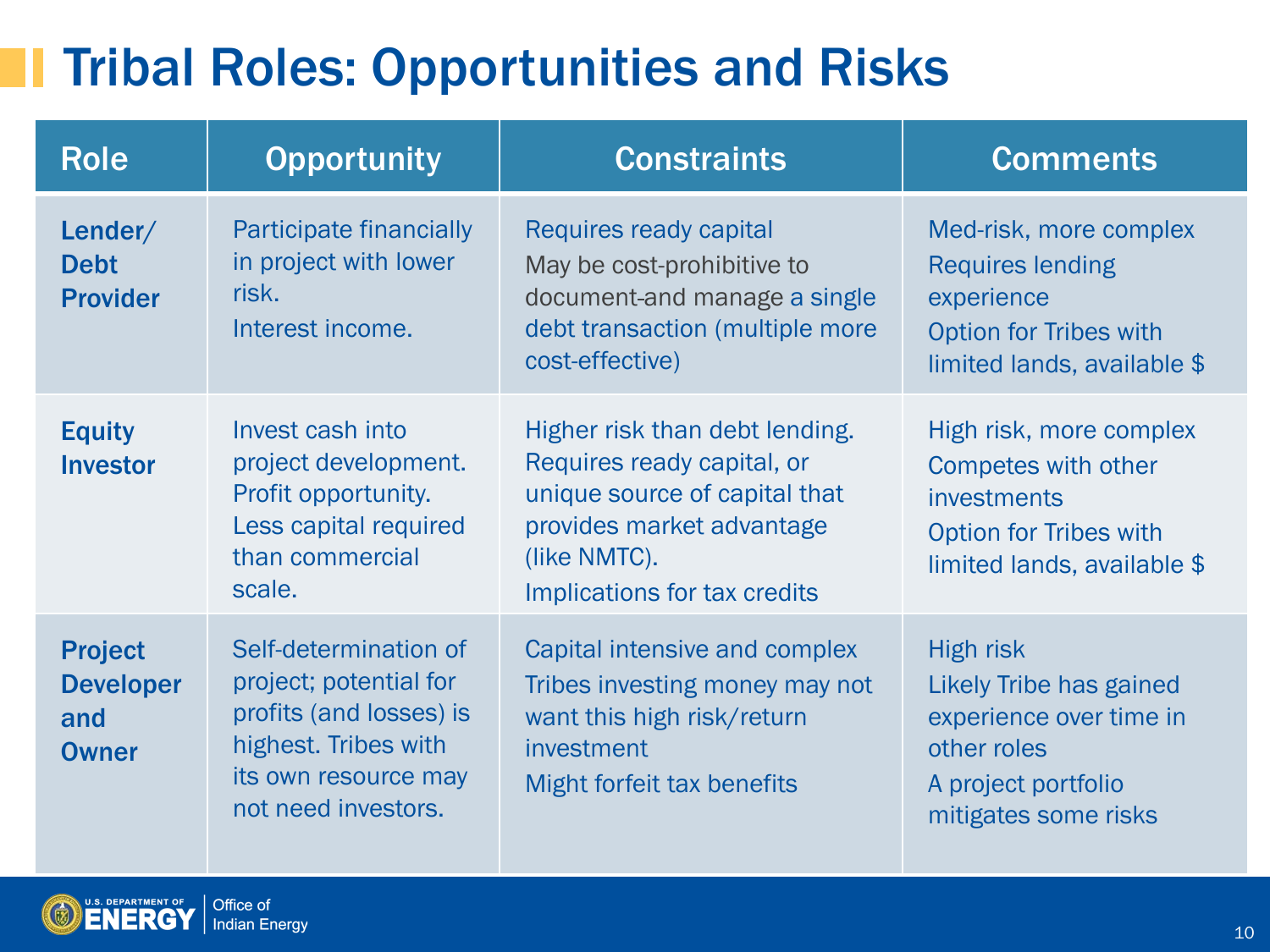

### Read and discuss tribal roles case studies.

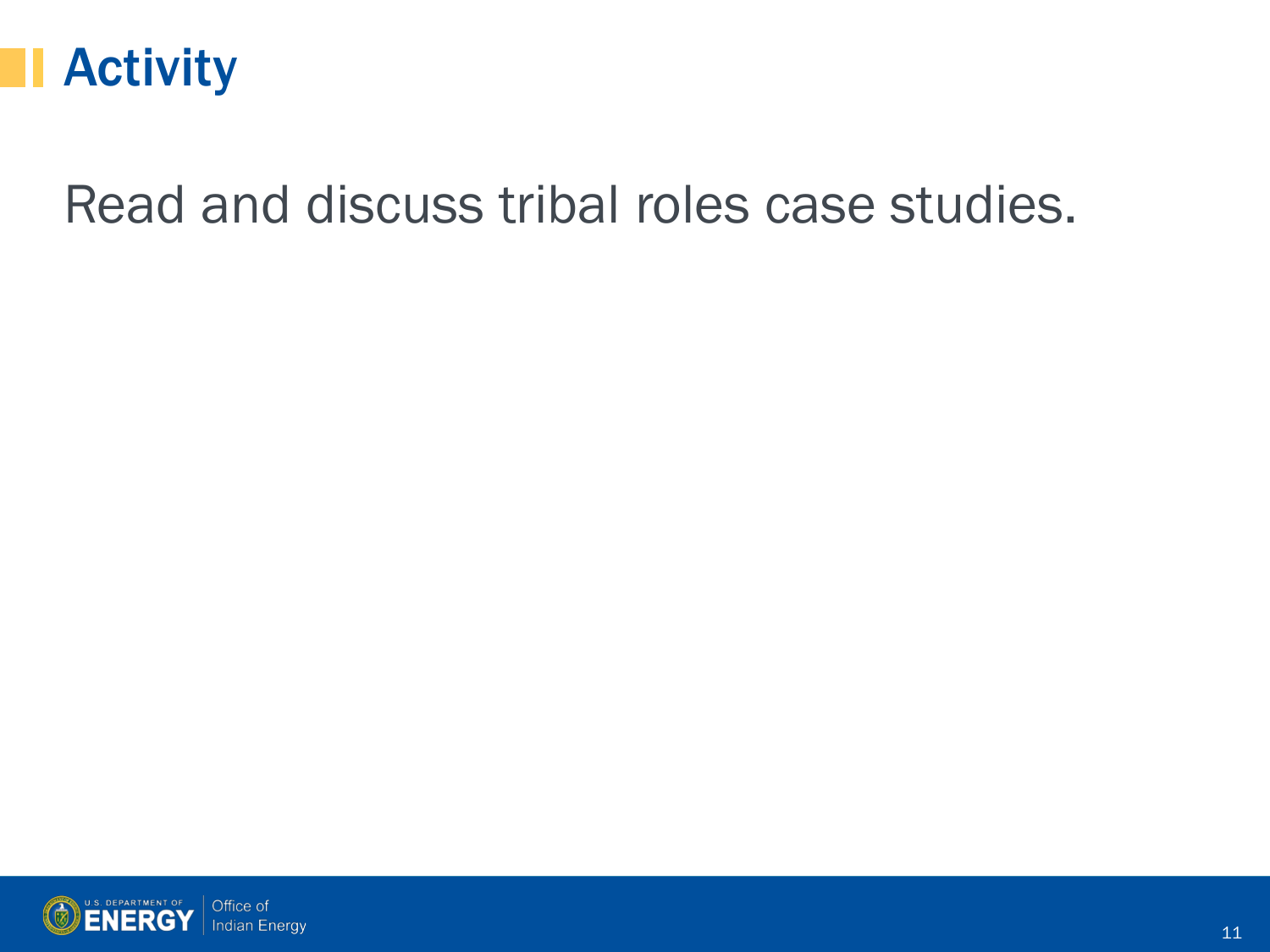#### 

# PROJECT OWNERSHIP OPTIONS



**MARCE**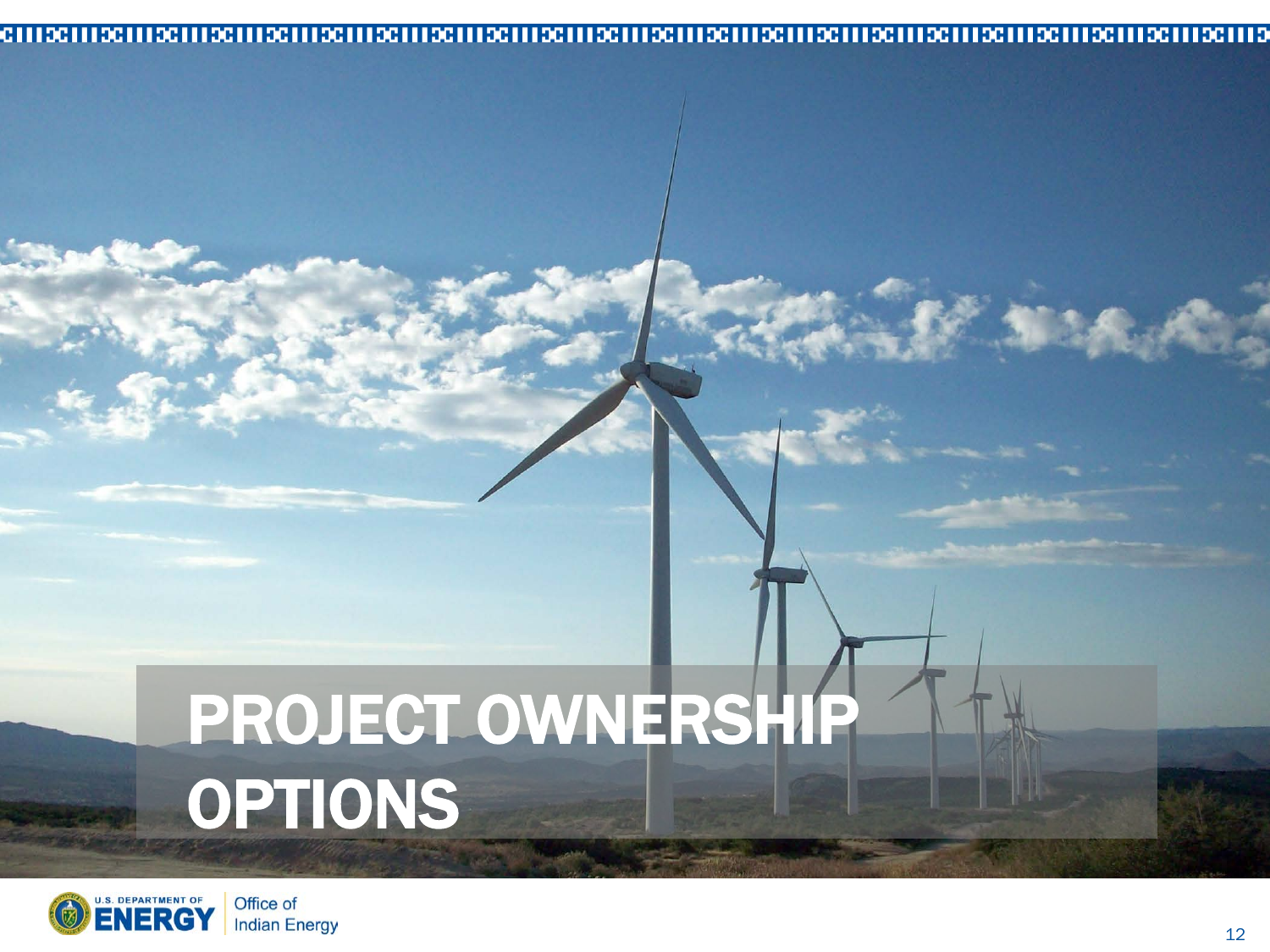# Importance of Choosing the Right Ownership Structure

- Protect tribal assets
- **Preserve tribal** sovereignty
- Minimize potential liability
- Facilitate project construction



Photo by Brian Hirsch, NREL 20893

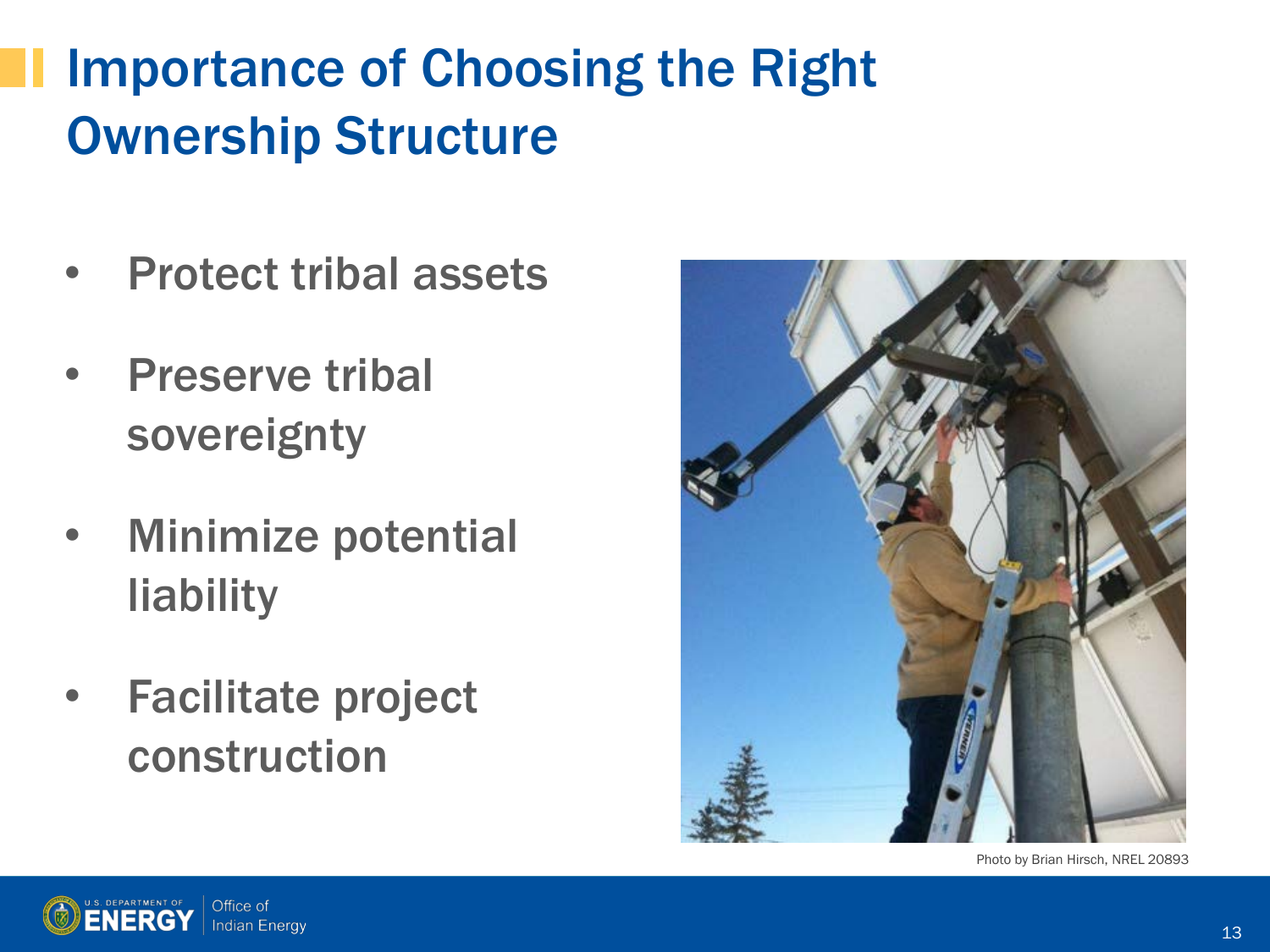## Evaluating Ownership Options

| <b>Business Structure</b><br><b>Option</b>    | <b>Simplicity</b><br>and Quick<br>Formation | <b>Shield Tribal</b><br><b>Assets from</b><br><b>Business</b><br><b>Liabilities</b> | <b>Avoid</b><br><b>Federal</b><br><b>Income</b><br><b>Taxes</b> | <b>Separate</b><br><b>Business</b><br>from Tribal<br><b>Control</b> | <b>Ability to</b><br><b>Secure</b><br><b>Financing</b> |
|-----------------------------------------------|---------------------------------------------|-------------------------------------------------------------------------------------|-----------------------------------------------------------------|---------------------------------------------------------------------|--------------------------------------------------------|
| <b>Tribal</b><br>Instrumentality*             |                                             |                                                                                     |                                                                 |                                                                     |                                                        |
| <b>Political</b><br>Subdivision*              |                                             |                                                                                     |                                                                 |                                                                     |                                                        |
| <b>Section 17</b><br>Corporation*             |                                             |                                                                                     |                                                                 |                                                                     |                                                        |
| <b>Tribal Law</b><br>Corporation*             |                                             |                                                                                     |                                                                 |                                                                     |                                                        |
| <b>State Law</b><br><b>Corporation</b>        |                                             |                                                                                     |                                                                 |                                                                     |                                                        |
| <b>LLCs/Joint Venture</b>                     |                                             |                                                                                     |                                                                 |                                                                     |                                                        |
| <b>LLC (only if Tribe)</b><br>is sole member) |                                             |                                                                                     |                                                                 |                                                                     |                                                        |

*(\*Can be protected by tribal sovereign immunity)*

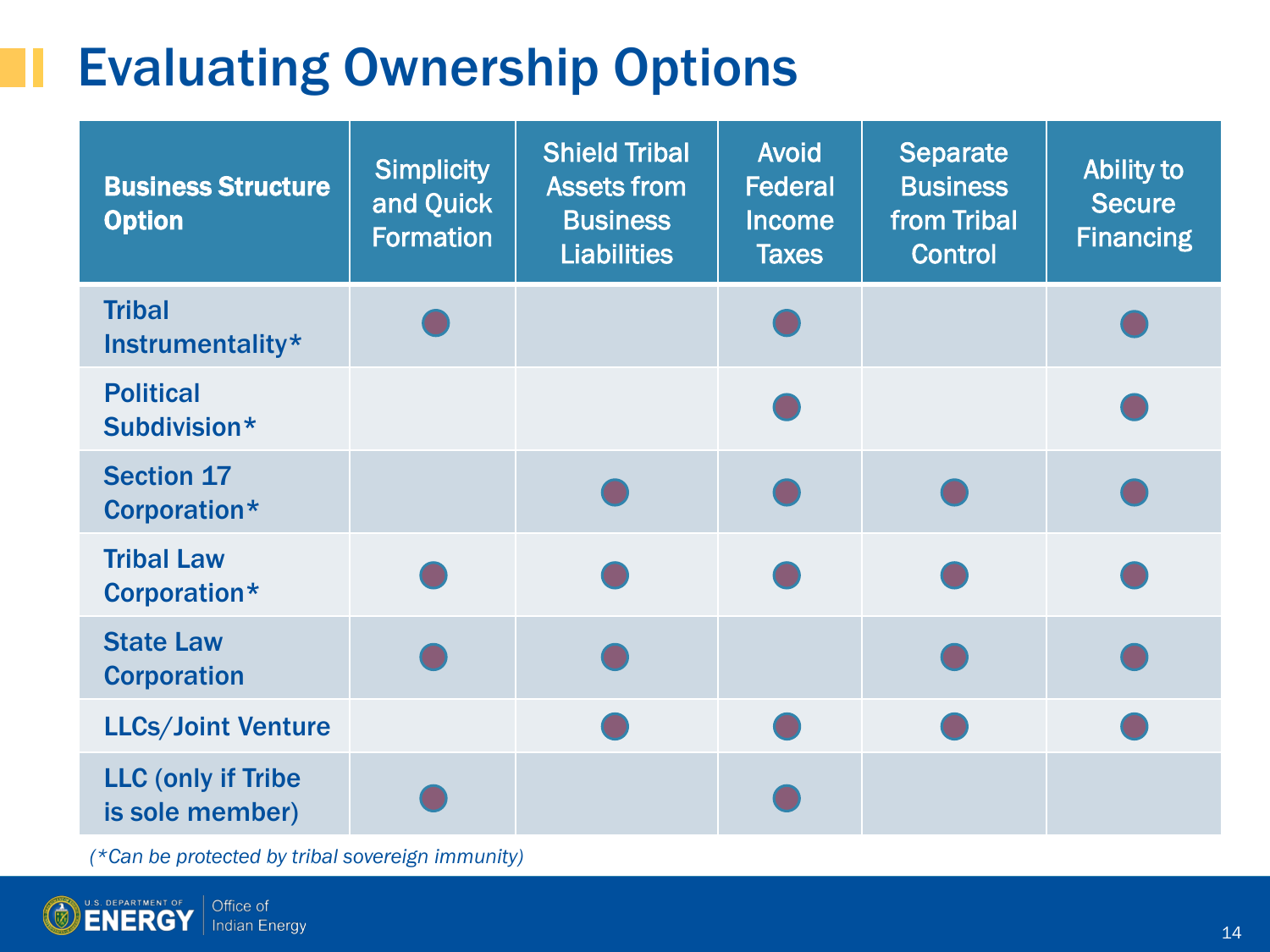### Ownership Structure Resources

- Renewable Energy Development in Indian Country: A Handbook for Tribes (Douglas MacCourt and Ater Wynne LLP) <http://www.nrel.gov/docs/fy10osti/48078.pdf>
- **Tribal Business Structure Handbook (The Office of the Assistant** Secretary – Indian Affairs U.S. Department of Interior) [http://www.irs.gov/pub/irs-tege/tribal\\_business\\_structure\\_handbook.pdf](http://www.irs.gov/pub/irs-tege/tribal_business_structure_handbook.pdf)
- Structuring Tribal Business Enterprises and Joint Ventures (Kathleen M. Nilles, and Karen J. Atkinson) http://apps1.eere.energy.gov/tribalenergy/pdfs/course\_biz0904\_nilles.pdf
- Tribal Energy Development Primer (Quapaw Tribe of Oklahoma) [http://www.cwlaw.com/wp-content/uploads/2010/03/Indian-Tribal-Energy-](http://www.cwlaw.com/wp-content/uploads/2010/03/Indian-Tribal-Energy-Development-Primer1.pdf)[Development-Primer1.pdf](http://www.cwlaw.com/wp-content/uploads/2010/03/Indian-Tribal-Energy-Development-Primer1.pdf)

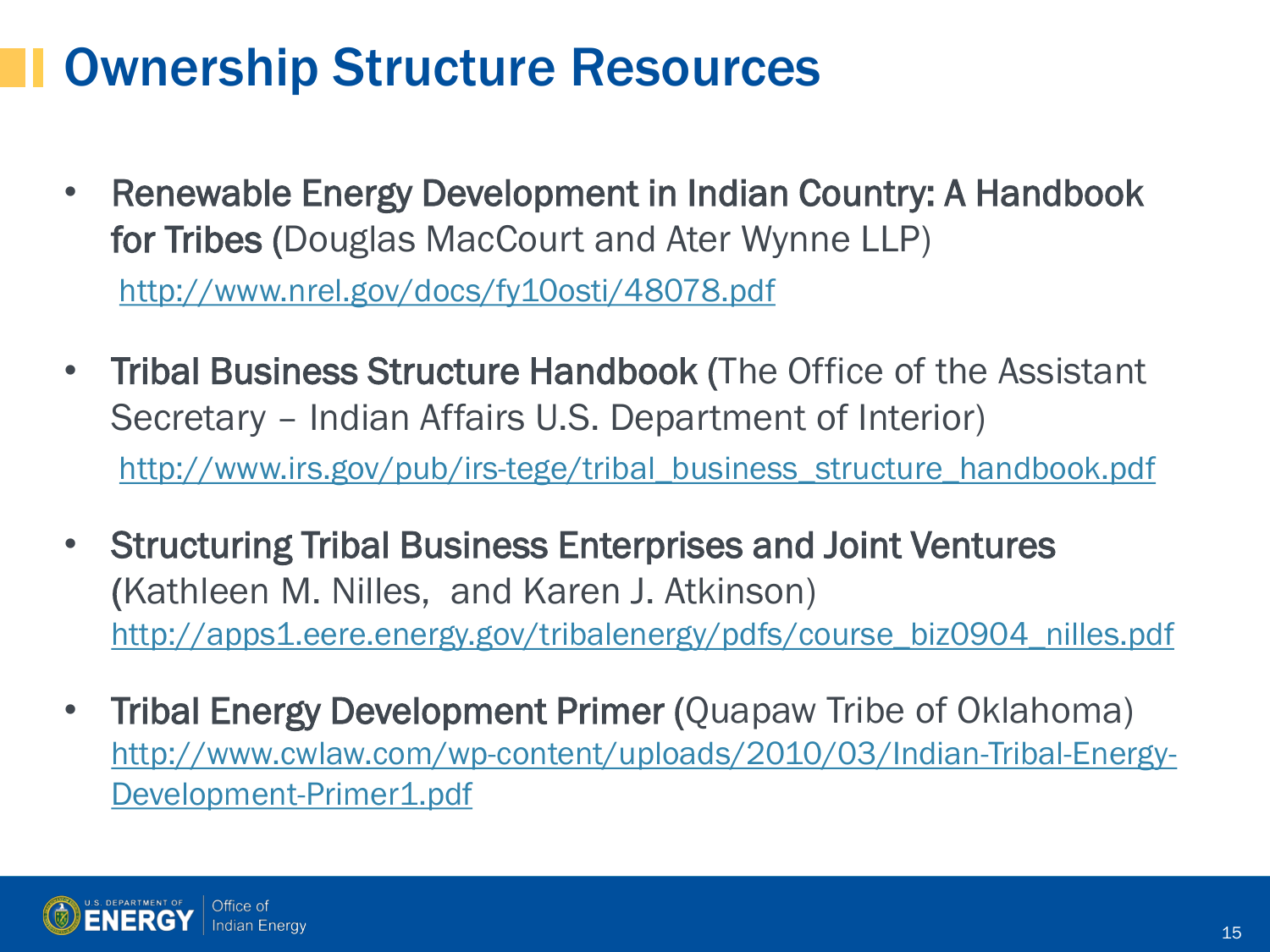#### 

# INTERCONNECTION & NET METERING

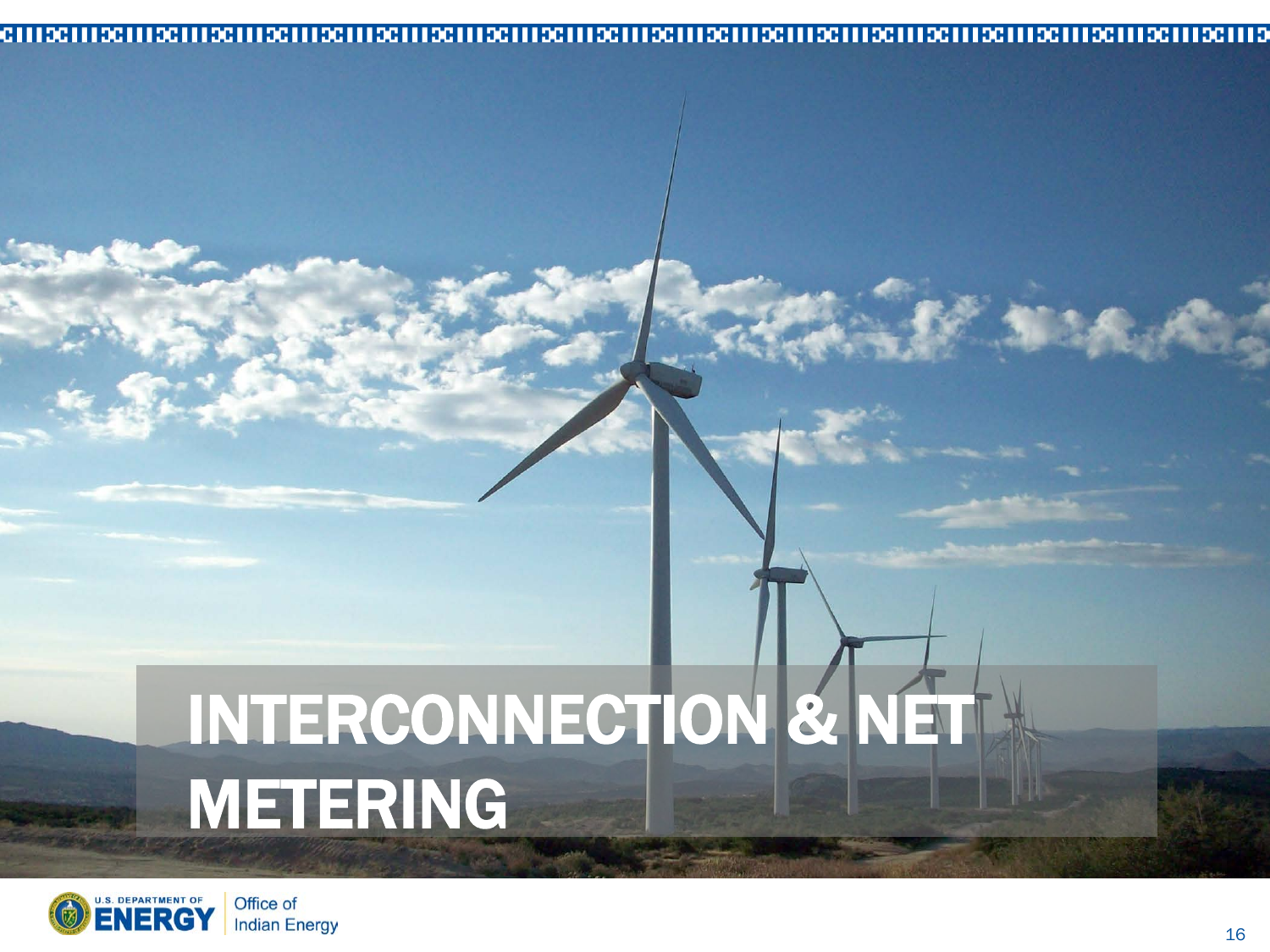### What Is Interconnection?

- An agreement required to connect your facilityor community-scale system to the grid
- Distribution-level interconnection is largely the domain of state policy
	- Rules and regulations are highly variable between states
- Involve your utility *early* and *often* in the project development process
	- Many utilities have their interconnection procedures and the necessary contacts posted on their website

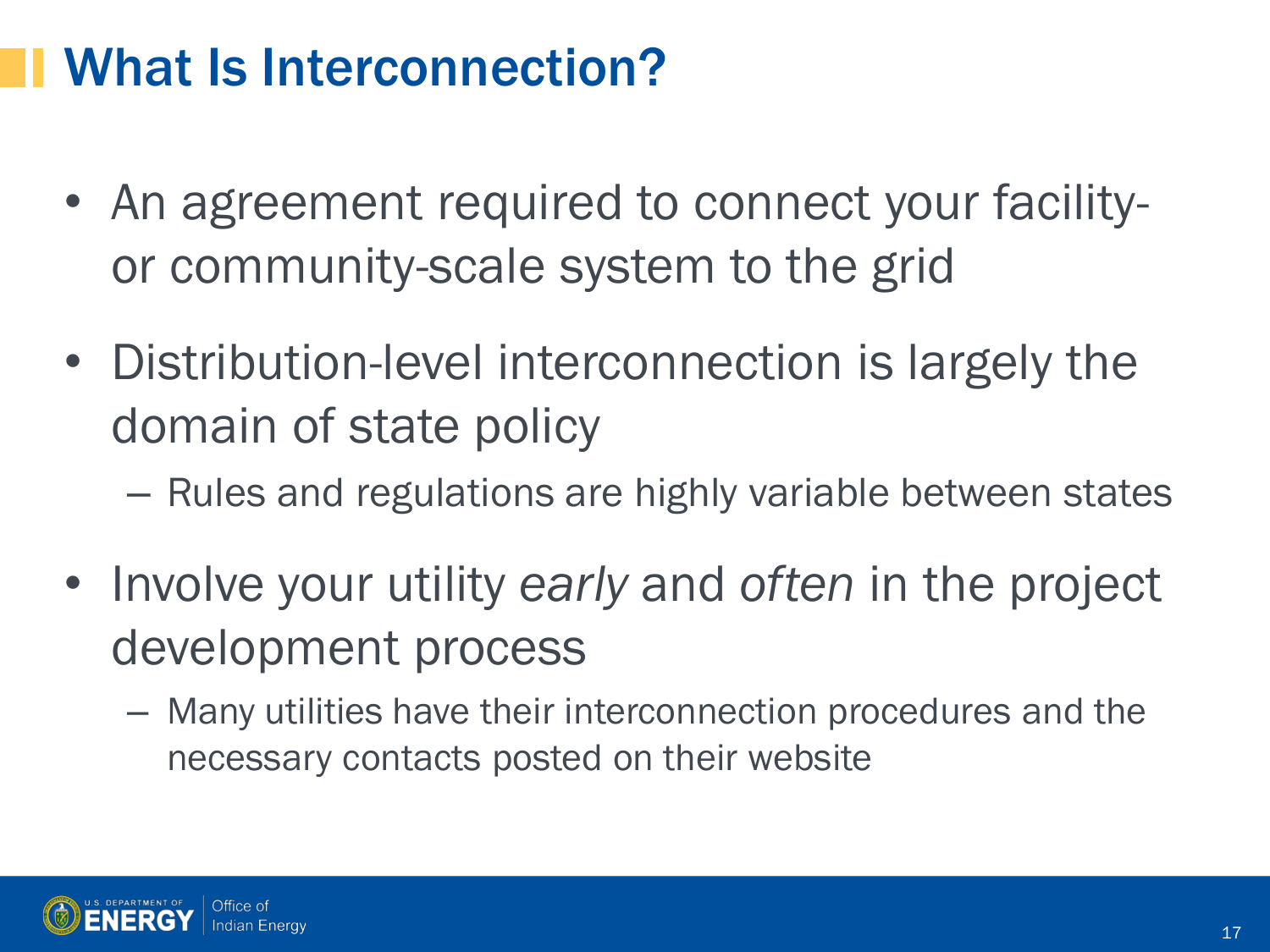## Net Metering

- Simple way for utilities to encourage customers to deploy on-site, grid-connected generation (owned by the customer or a 3rd party) and maximize value
- Excess generation flows to the grid and can be credited back to the customer at the wholesale rate, retail rate or a higher incentive rate (or sometimes not at all)
- Often credit for net excess generation can be carried over to future months
- Can improve the economics of small-scale renewable power systems; may be a critical element in determining project economic feasibility



Illustration by Ray David, NREL

*"Net metering allows residential and commercial customers who generate their own electricity from [eligible technologies] to feed electricity they do not use back into the grid." — Solar Industry Association*

Issues and Policies: Net Metering, accessed Aug 11, 2013. <http://www.seia.org/policy/distributed-solar/net-metering>

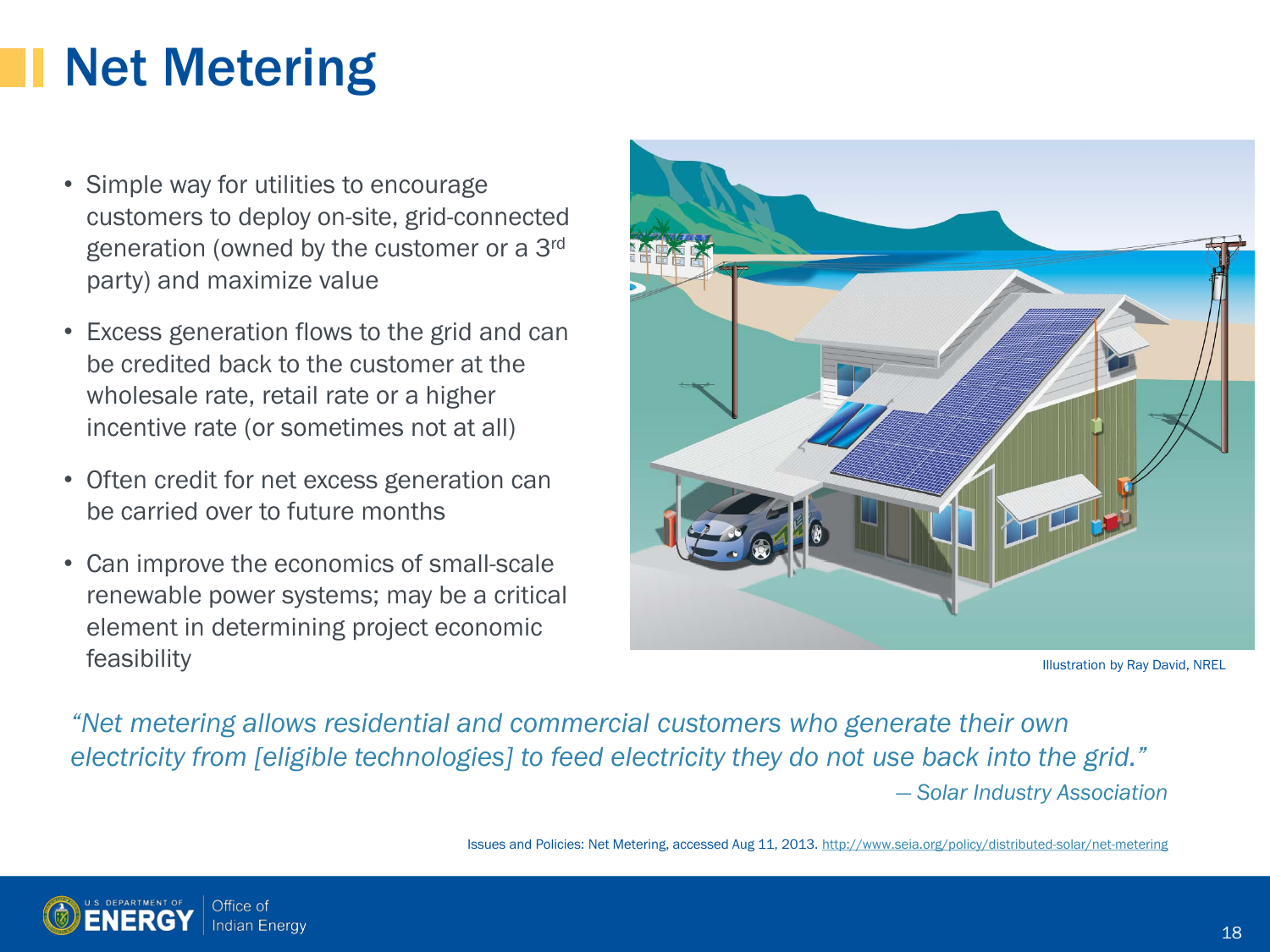#### 

# PERMITTING



「大人」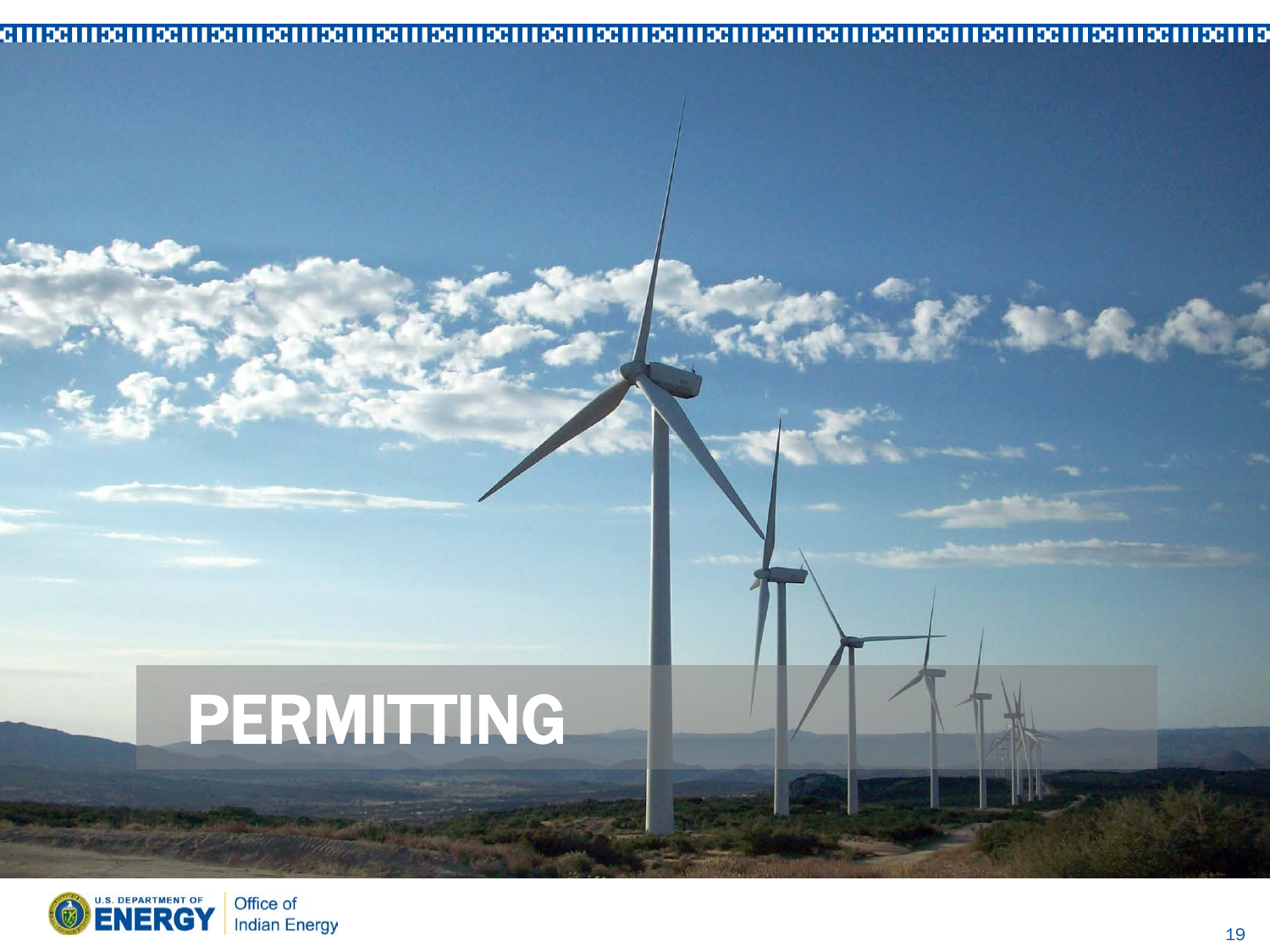### Permitting and Regulatory Key Considerations

| <b>Action</b>                     | <b>Applicability</b>                                                                                  | <b>Timeline</b>                                                                                                                        | <b>Contacts</b>                                                                               |
|-----------------------------------|-------------------------------------------------------------------------------------------------------|----------------------------------------------------------------------------------------------------------------------------------------|-----------------------------------------------------------------------------------------------|
| <b>Interconnection</b>            | If on grid (with a utility)                                                                           | Communicate with utility<br>early; this should be one of<br>the first topics that is<br>discussed and finalized<br>before construction | Local utility                                                                                 |
| Net metering                      | If available in state (check)                                                                         | Communicate with utility<br>before construction                                                                                        | Local utility                                                                                 |
| <b>Local tribal</b><br>permitting | Internal tribal process<br>approvals<br>• For off-reservation<br>projects, state permits<br>may apply | Determine permitting<br>requirements early                                                                                             | <b>Tribal Historic</b><br><b>Preservation Office</b><br>(THPO) and local<br>tribal government |
| Environmental                     | Impacts to:<br>• Wetlands/waterways<br>Wildlife, habitat, flora<br><b>Cultural resources</b>          | May not be necessary<br>Determine applicability<br>early                                                                               | Applicable<br>federal agency                                                                  |



JI.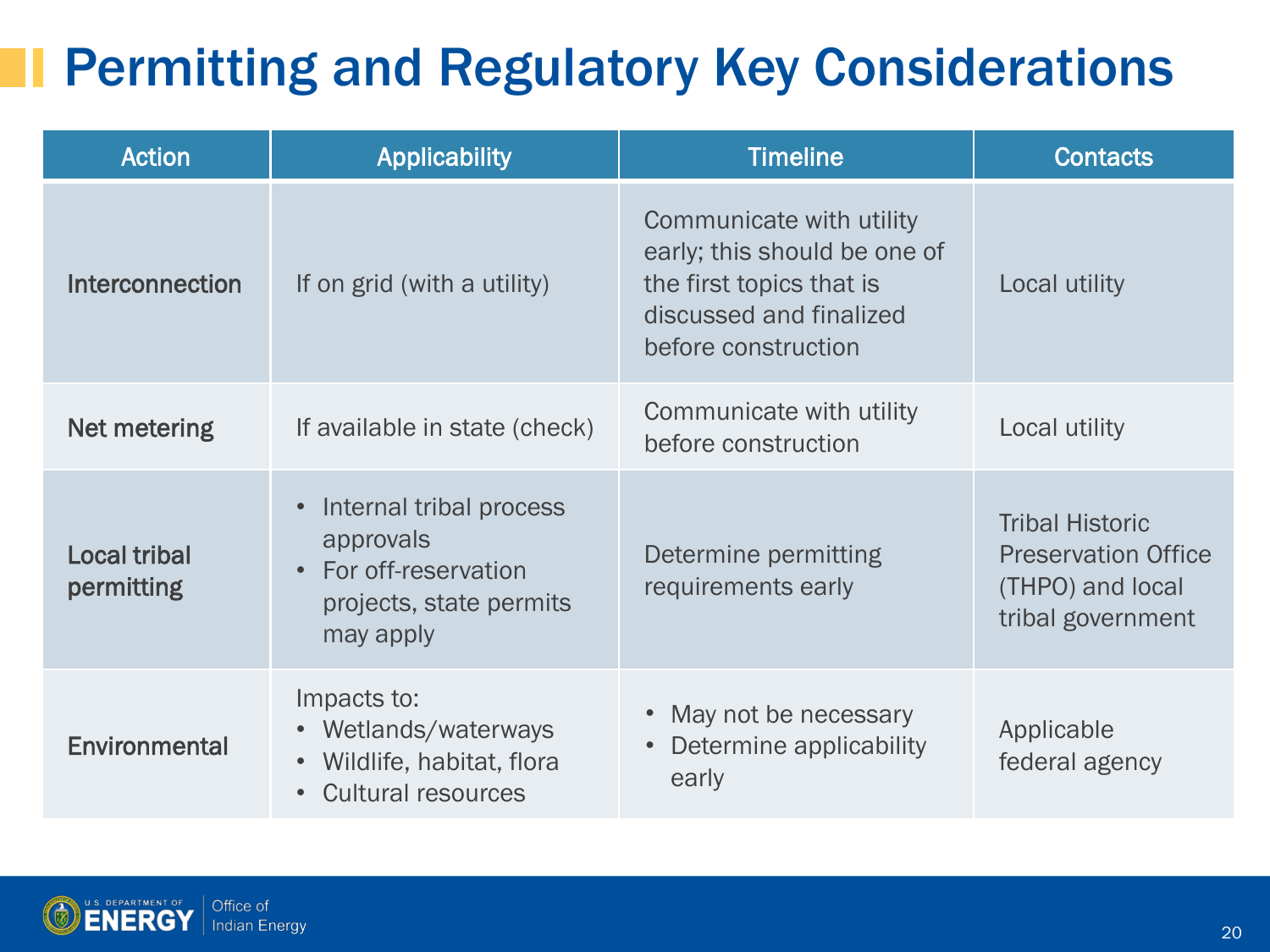#### Permitting and Regulatory Key Considerations Cont.

#### Outside Tribal Boundaries

- In general, if located on private, nontribal land, or state properties, local and state land-use policies do apply.
- If located on tribal-owned fee land outside of reservation boundaries, then project is subject to state and local land-use, permitting jurisdiction.

#### Inside Tribal Boundaries

- In general, state and local land-use laws do not apply.
- In addition, the extent to which federal rules and regulations apply depends on the type of project, its location, and size.
- Tribal law, regulations, and policies will apply.
- Tribes may "self-regulate" under federal law (e.g., Tribal Energy Resource Agreements, Hearth Act).

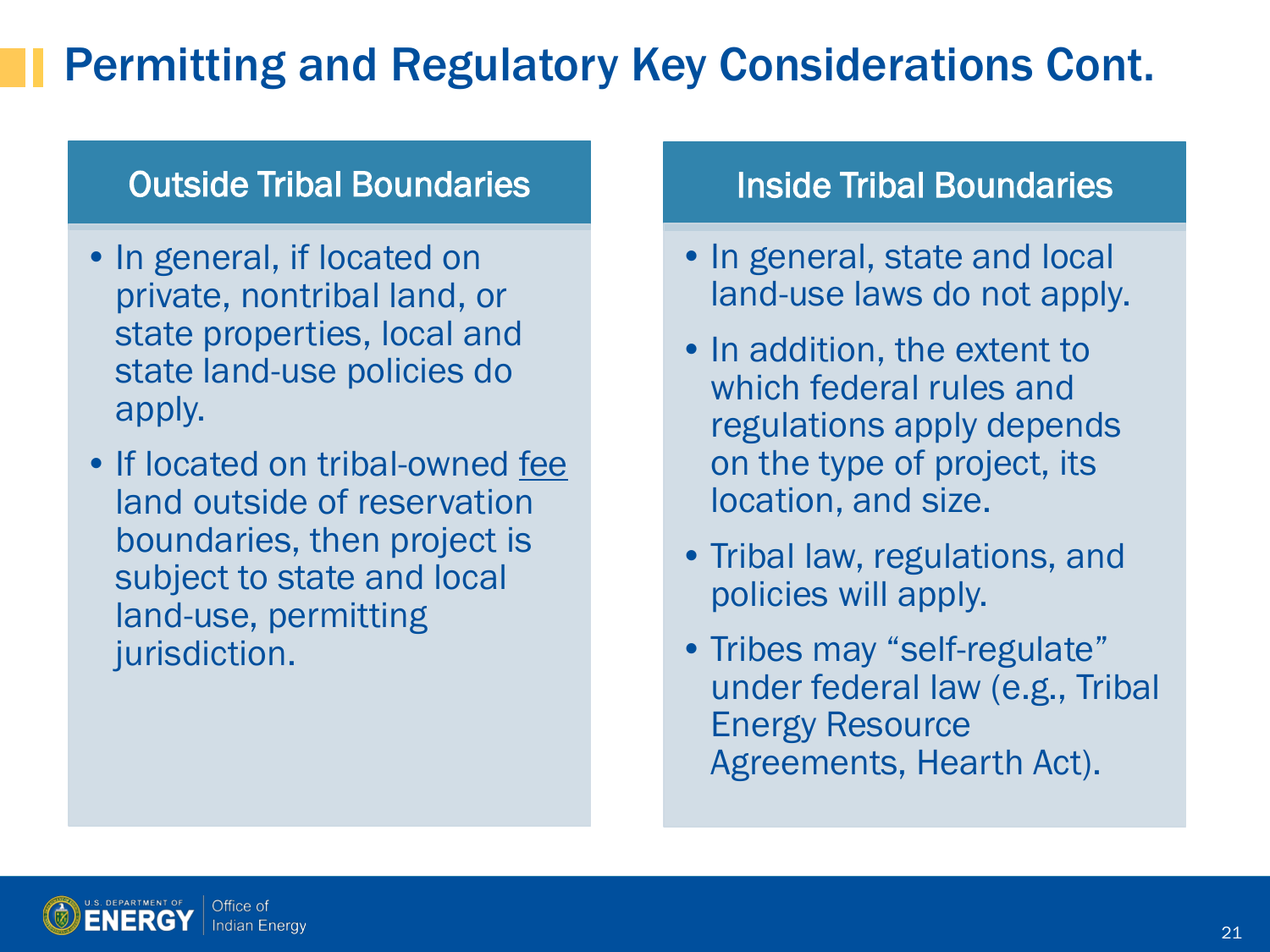

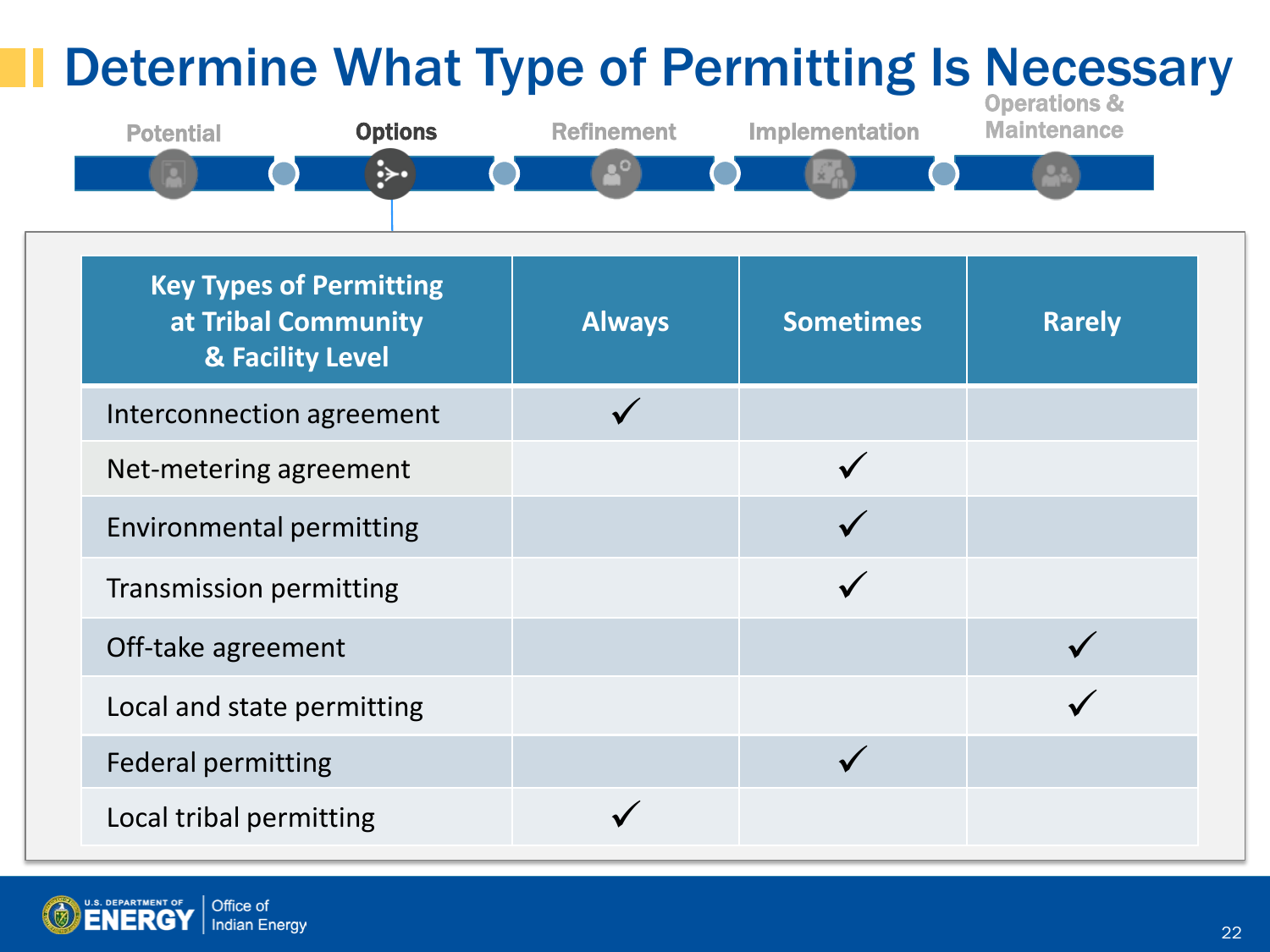### Legal Issues

Legal issues that can arise during project development occur on three levels:

#### • Tribal

- Will the project operate as a profit-making enterprise? A governmental function of the Tribe? A public service under the tribal government (e.g., a tribal utility)?
- ― New tribal laws may be needed to govern financing arrangements and development contracts

#### • State

- ― States may not impose taxes on tribes or tribal members doing business on reservations
- ― State building codes do not apply to construction on Indian lands

#### • Federal

- ― Environmental protection
- ― Cultural preservation
- ― Rights of way or leases
- ― Taxation—See [irs.gov/government-entities/indian-tribal-governments](http://www.irs.gov/Government-Entities/Indian-Tribal-Governments)

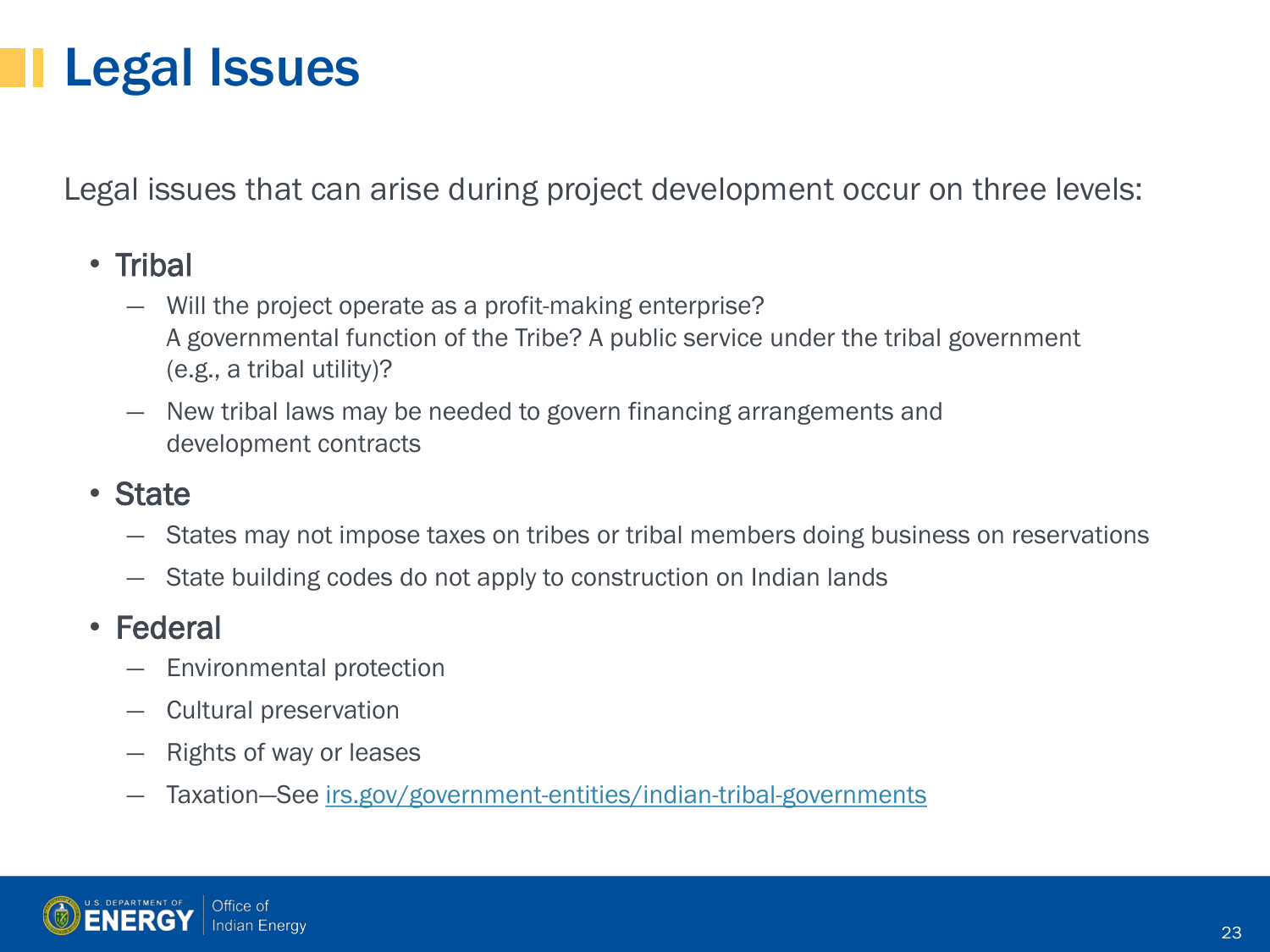### **Site Due Diligence**

| <b>Consideration</b>           | <b>Applicability</b>                                                                                                                                                                                                                                                                        | <b>Resources</b>                                                                           |
|--------------------------------|---------------------------------------------------------------------------------------------------------------------------------------------------------------------------------------------------------------------------------------------------------------------------------------------|--------------------------------------------------------------------------------------------|
| Wetlands/<br>waterways         | • Are there wetlands, water bodies, washes, arroyos, drainage<br>considerations, or floodplain on site?                                                                                                                                                                                     | http://www.fws.gov/wetlands/<br>Data/Mapper.html<br>https://msc.fema.gov/portal/<br>search |
| <b>Soils</b>                   | • Soil conditions impact structural design and site feasibility<br>• Caliche or bedrock may require costly drilling<br>• Sandy soils may require deeper post embedment to meet<br>wind and snow loading requirements<br>• Corrosive soils can require measures to protect embedded<br>posts | http://websoilsurvey.sc.egov.<br>usda.gov/App/WebSoilSurvey.<br>aspx                       |
| Wildlife/<br>habitat/<br>flora | • Check for critical habitat, riparian areas, and endangered<br>species of flora or fauna that may be impacted                                                                                                                                                                              | http://ecos.fws.gov/crithab/<br>flex/crithabMapper.jsp?                                    |
| Driveway/<br>access            | • Is a new driveway required? If so, is access available (limited<br>access highways may not allow a driveway)?<br>• Can equipment and materials be safely delivered to the site<br>with no obstructions such as overhead utilities, trees, or<br>vehicle weight limits?                    | Check local, state, or federal<br>transportation department or<br>equivalent               |

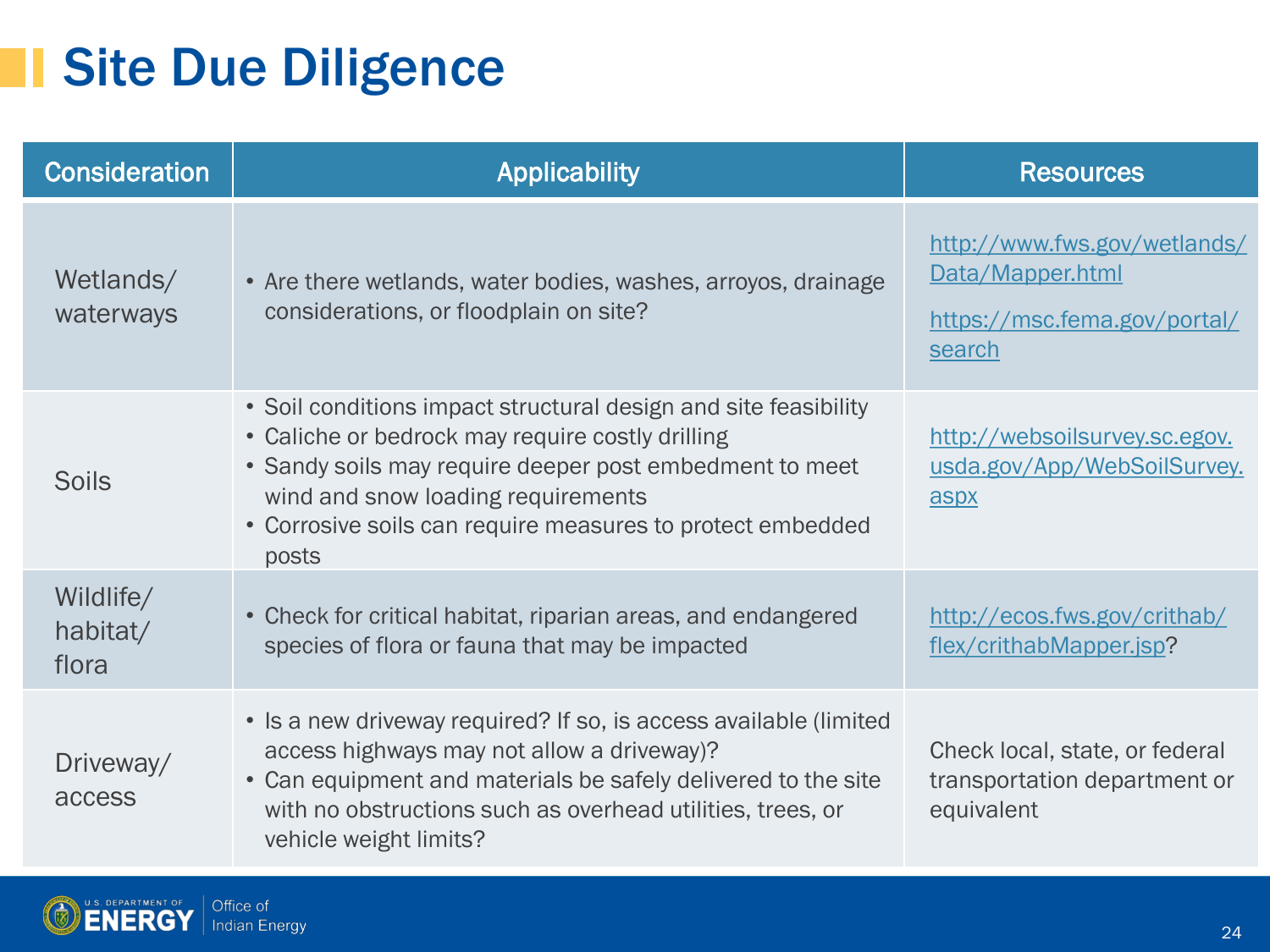### **Site Due Diligence cont.**

| <b>Consideration</b>                         | <b>Applicability</b>                                                                                                                                                                                                                                                            | <b>Resources</b>                                                                                                                        |
|----------------------------------------------|---------------------------------------------------------------------------------------------------------------------------------------------------------------------------------------------------------------------------------------------------------------------------------|-----------------------------------------------------------------------------------------------------------------------------------------|
| Easements/<br>encumbrances/<br>rights-of-way | • Are there easements or rights-of-ways for pipelines, utilities, or<br>railroads that will be crossed or impacted?<br>• Are there plans for road expansions or improvements, new<br>pipelines, or future utility rights-of-ways at any time during the<br>life of the project? | Check with land management<br>authorities, transportation<br>plans, USGS maps                                                           |
| Cultural<br>resources                        | • Are there known cultural resources on or near the site? If not,<br>are further studies required?                                                                                                                                                                              | <b>Tribal Historic Preservation</b><br><b>Office</b><br>http://nrhp.focus.nps.gov<br>/natreg/docs/Download.html<br>(Google Earth layer) |
| Land use<br>and building<br>permits          | • Building permit requirements<br>• Land use/zoning permits-Is the facility allowed as a primary<br>or accessory use? Is a special or conditional use permit or<br>re-zoning required?<br>• Rights-of-way permits, including interconnection line, driveway,<br>drainage        | Local tribal government                                                                                                                 |
| Storm water                                  | • Is the site one acre or more? If so, a construction storm water<br>permit and mitigation measures are required<br>• Are measures such as retention ponds or swales required for<br>erosion and sediment control or storm water mitigation during<br>and after construction?   | http://water.epa.gov/polwaste/<br>npdes/stormwater/EPA-<br><b>Construction-General-</b><br>Permit.cfm                                   |

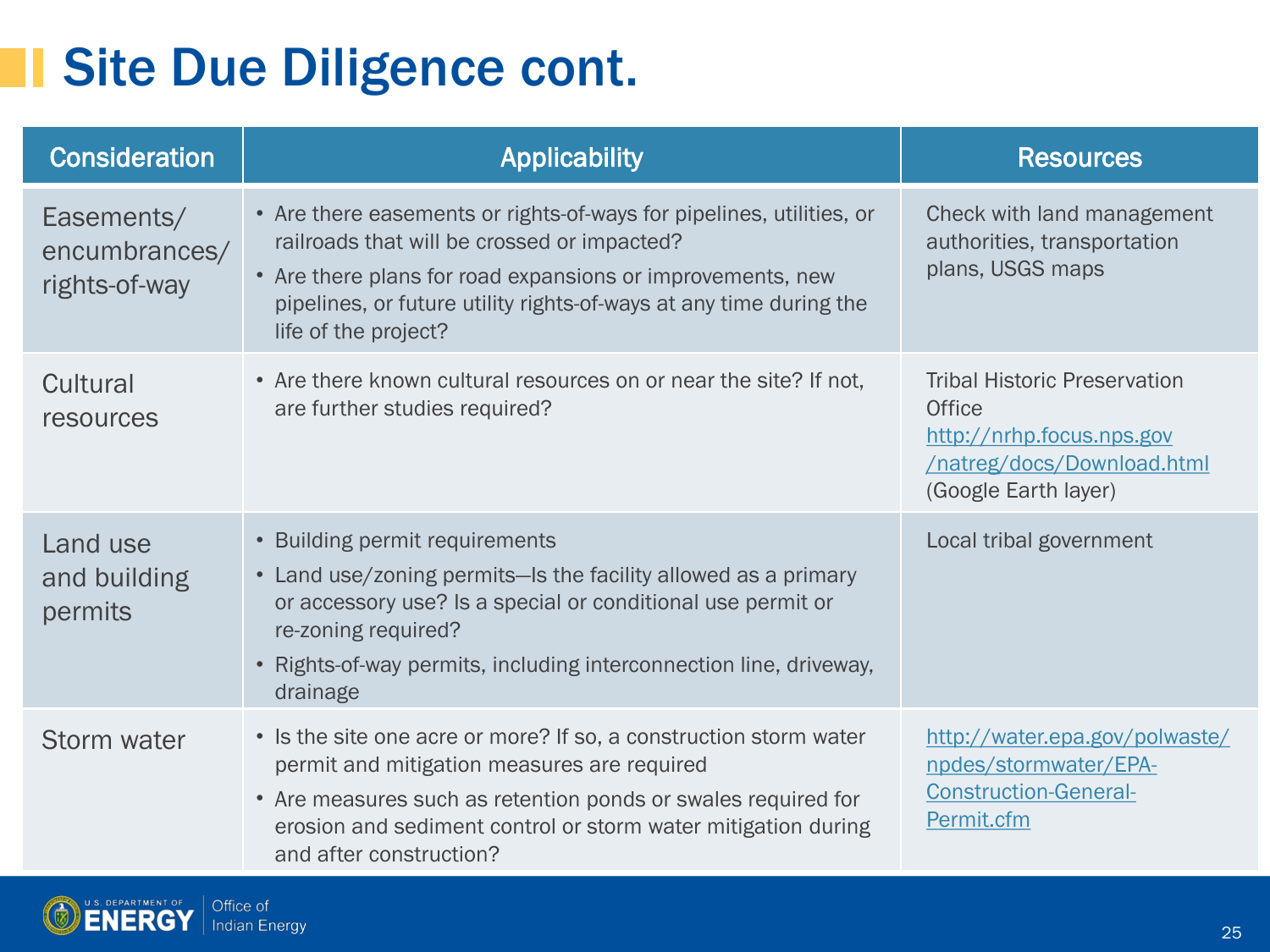# When Will NEPA Apply to Tribes?

The National Environmental Policy Act (NEPA) requires all federal agencies to assess environmental impact of proposed actions

- Federal funding may trigger assessment for tribal projects (federal nexus, e.g. federal grants, BIA initiated/approved projects)
- Each federal agency may have its own particular NEPA procedure (check with appropriate agency)
- Timeline: Approx. 1–3 years depending on project size and complexity (unlikely for community scale)
- Recommendations:
	- ― Draft the Environmental Impact Statement concurrently with other applicable federal statutes and regulations
	- ― If necessary, work with NEPA experts to determine and prepare required analysis

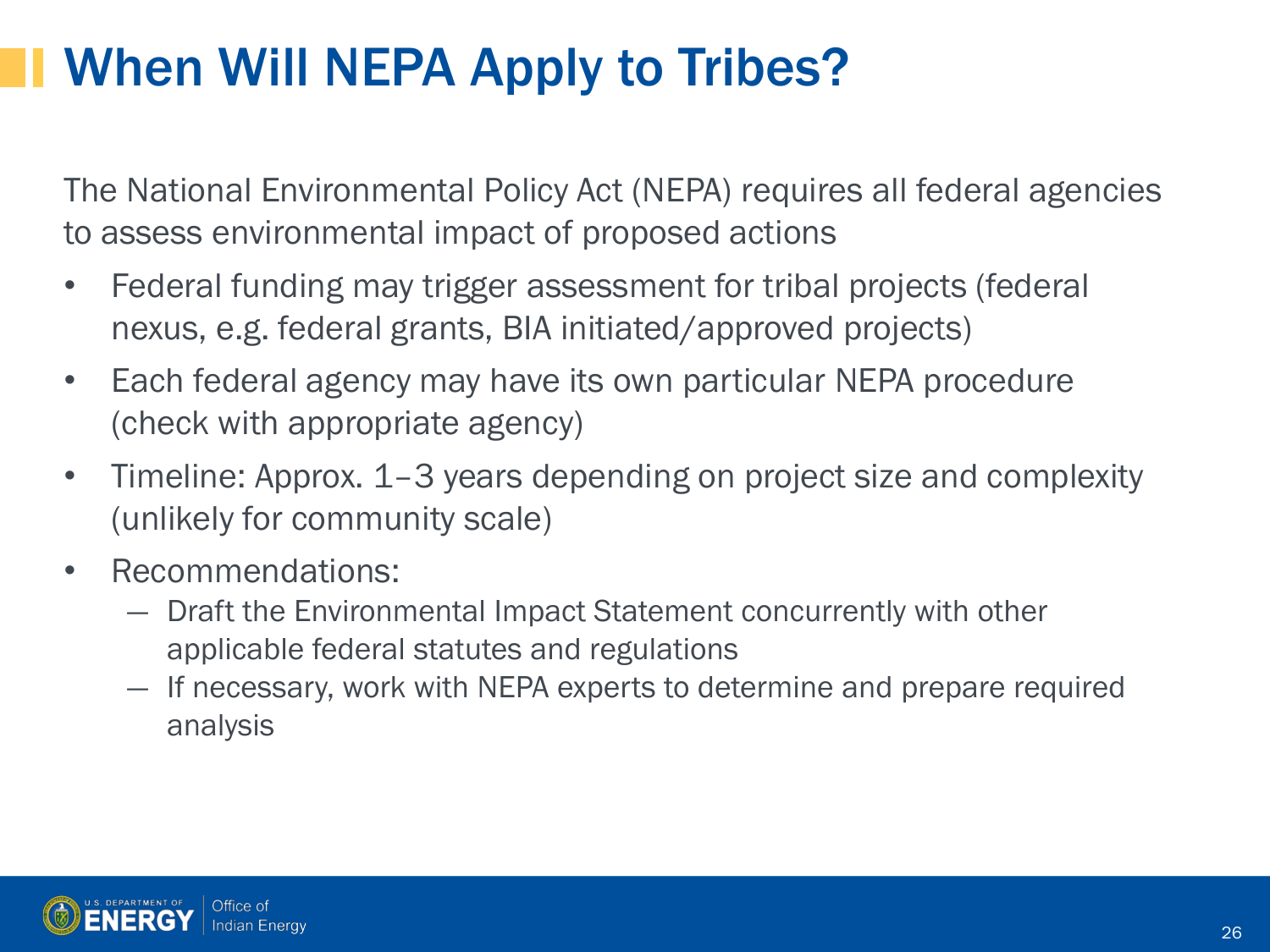### NEPA Decision Making Process



Adapted from http://www.bia.gov/cs/groups/xraca/documents/text/idc009157.pdf

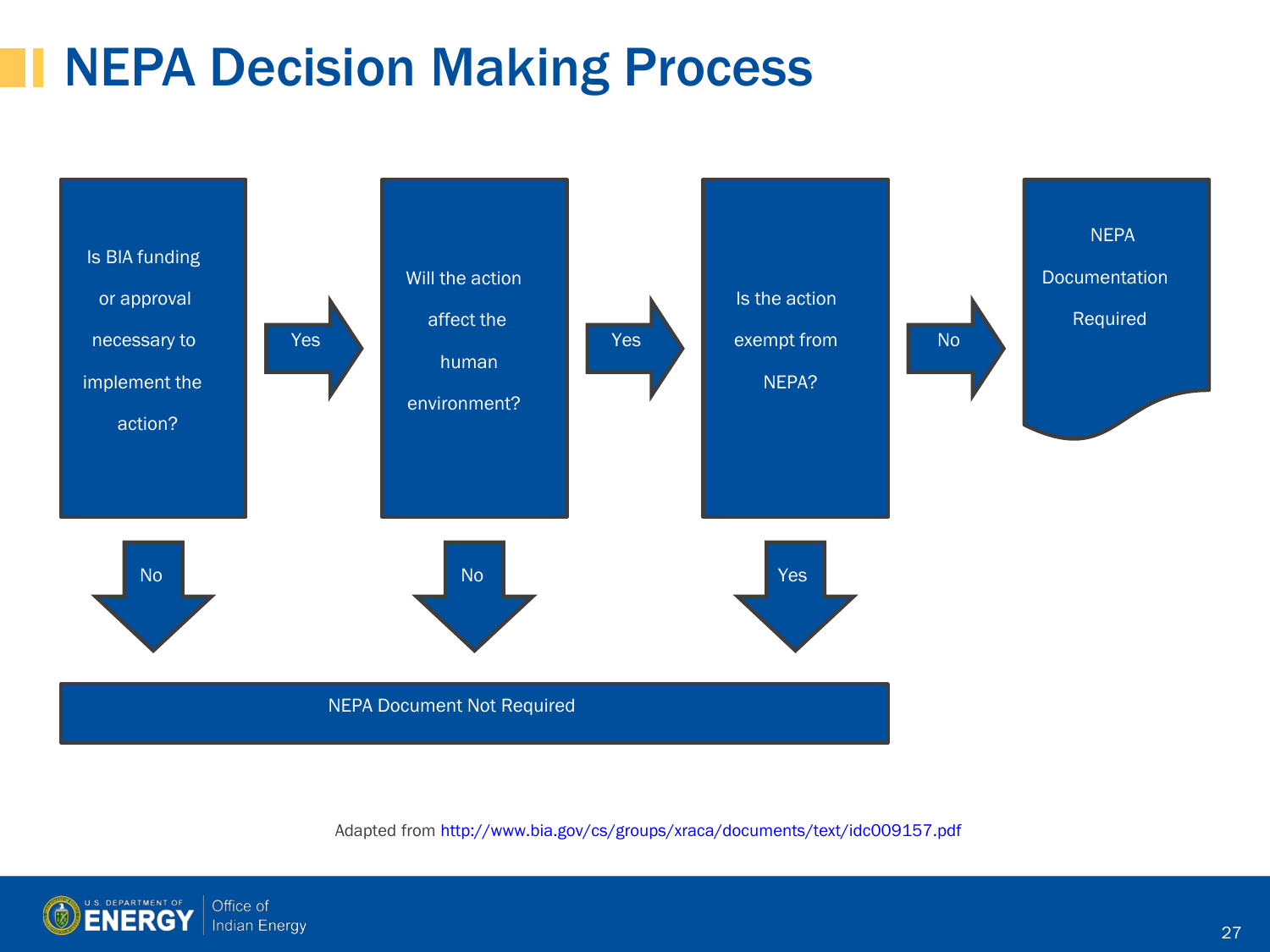### NEPA cont.

#### Three types in order of complexity and time:

| Types                                                                                                                                                                                                                                                                                | <b>Complexity</b>                                                                                                                                     | <b>Timeline</b>                                                                                                                                                                               |
|--------------------------------------------------------------------------------------------------------------------------------------------------------------------------------------------------------------------------------------------------------------------------------------|-------------------------------------------------------------------------------------------------------------------------------------------------------|-----------------------------------------------------------------------------------------------------------------------------------------------------------------------------------------------|
| <b>Categorical exclusions (CX)– Categories of actions that</b><br>federal agencies have determined do not have a<br>significant effect on the quality of the environment and<br>neither an environmental assessment (EA) nor an<br>environmental impact statement (EIS) is required. | Does not require any<br>public reviews,<br>hearings, and unless<br>any 'extraordinary<br>circumstances' exist,<br>an EA or an EIS is not<br>required. | <b>The Categorical</b><br><b>Exclusion Exception</b><br><b>Review (CEER)</b><br>conducted by the BIA<br>is an internal two step<br>process and mainly<br>involves a simple<br>check-box form. |
| <b>Environmental assessment (EA)</b> — The document that<br>provides sufficient analysis for determining whether a<br>proposed action may or will have a significant impact<br>on the quality of the environment and therefore require<br>the preparation of an EIS.                 | Usually requires a 30<br>day public commenting<br>period and may also<br>require a 14-30 day<br>scoping period upfront.                               | Generally allow 6-9<br>months for this process<br>before issuing either a<br>FONSI or proceed with<br>an EIS.                                                                                 |
| Environmental impact statement (EIS)-If an action is<br>expected to have significant impacts, or if the analysis<br>in the EA identifies significant impacts, then an EIS will<br>be prepared.                                                                                       | <b>Requires more</b><br>rigorous and expanded<br>review including public<br>involvement, public<br>meetings and<br>hearings.                          | <b>Generally should allow</b><br>18 to 24 months for<br>completing this process.                                                                                                              |

<http://www.bia.gov/cs/groups/xraca/documents/text/idc009157.pdf>

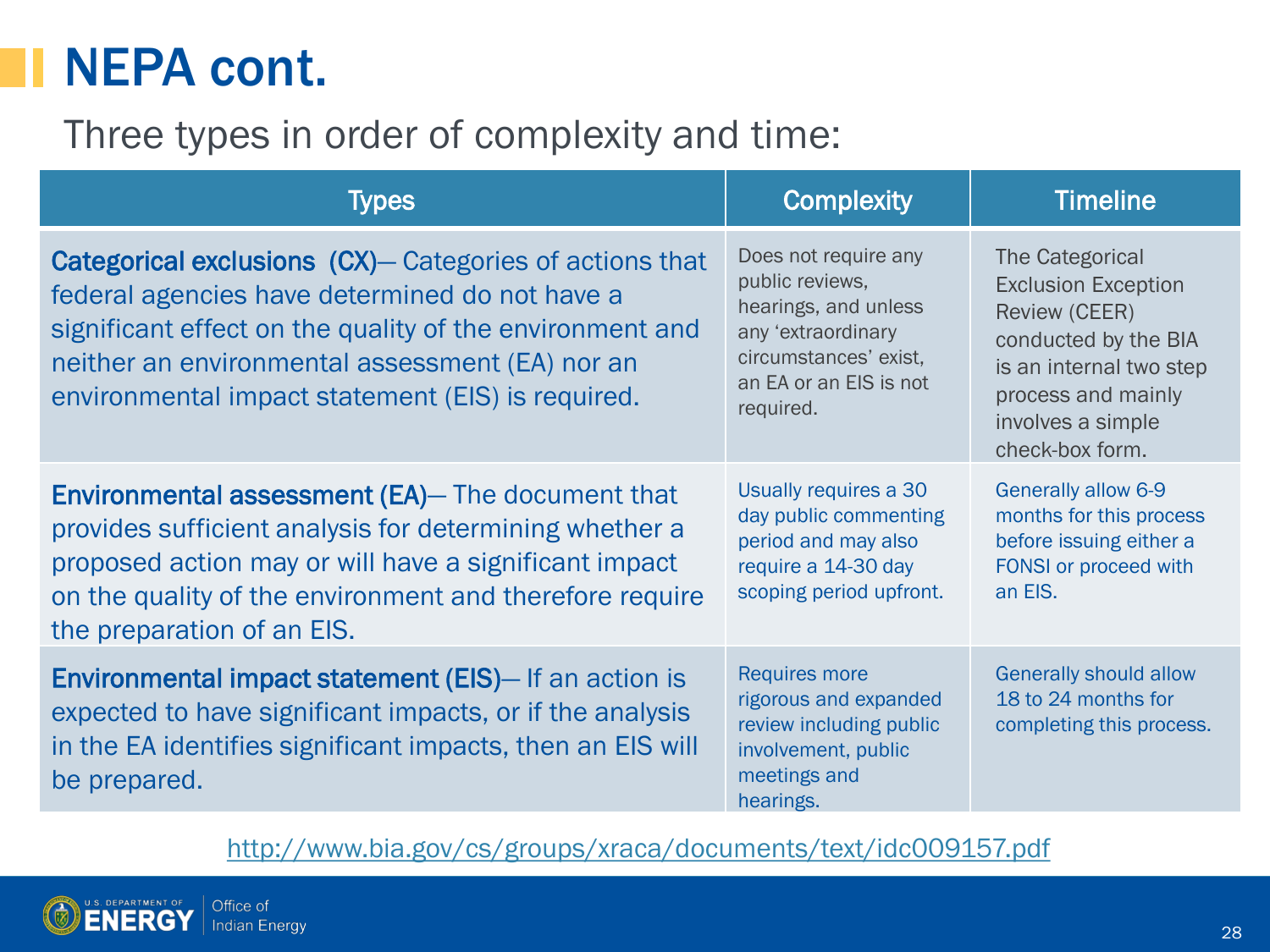## Other Environmental Regulations to Consider

#### Clean Air Act

- Purpose is to protect the nation's air and public health.
- Mandates identification of both mobile and stationary pollutants and the sources----gives authority to U.S. Environmental Protection Agency (EPA) for listing such pollutants.

#### Clean Water Act

- Goals are to make the nation's water fishable and swimmable by 1983 and eliminate the discharge of pollutants into navigable waters by 1985.
- Gives authority to the EPA to regulate National Ambient Water Quality Standards (and effluent limitations applied to all point sources of pollution).

#### Endangered Species Act

- The purpose is to protect plants and animals that are listed by the federal government as "endangered" or "threatened."
- Enforced by the U.S. Fish and Wildlife Service and the National Marine Fisheries Services







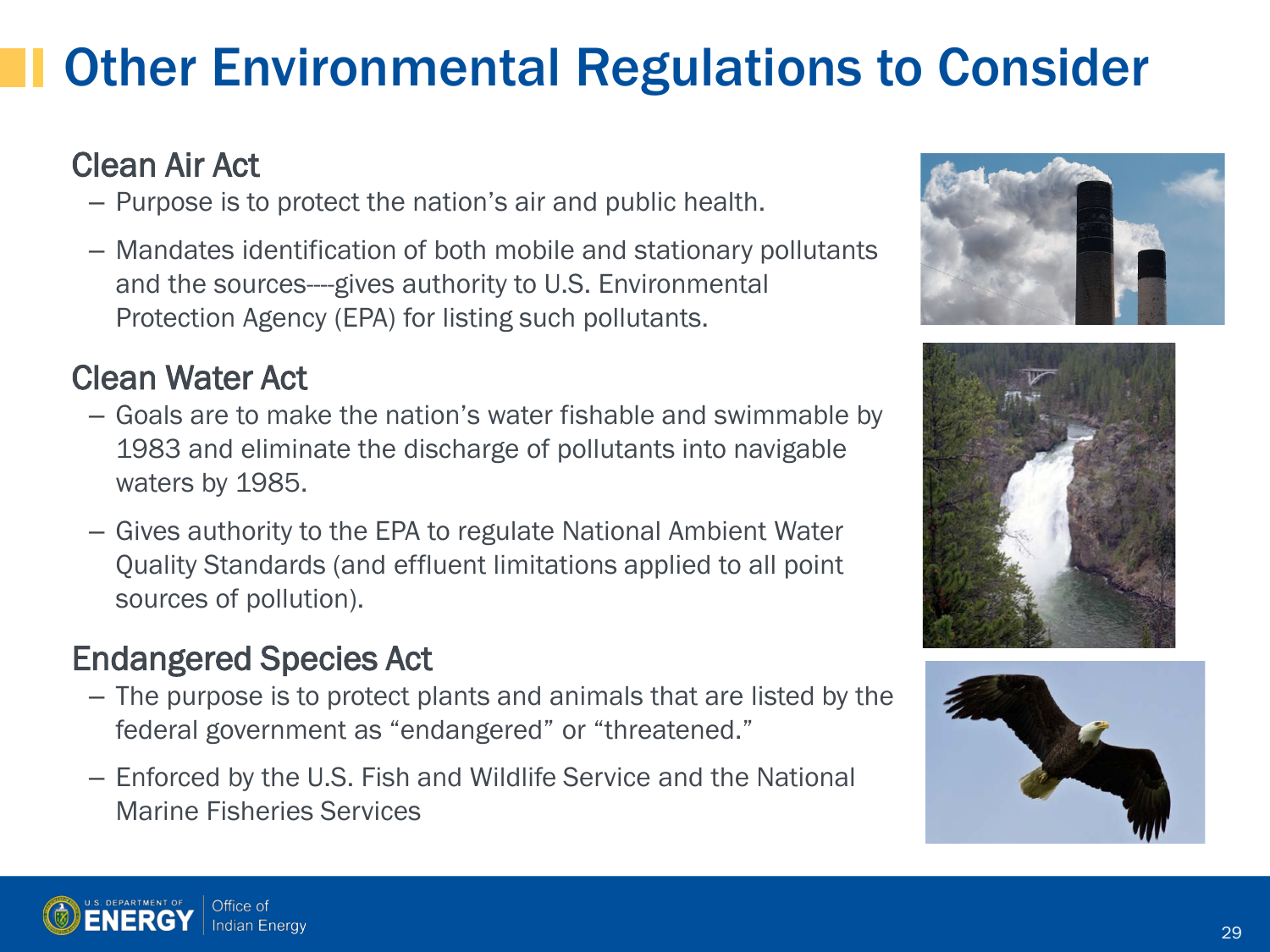### DSIRE : Search Regulatory Policy in Your State



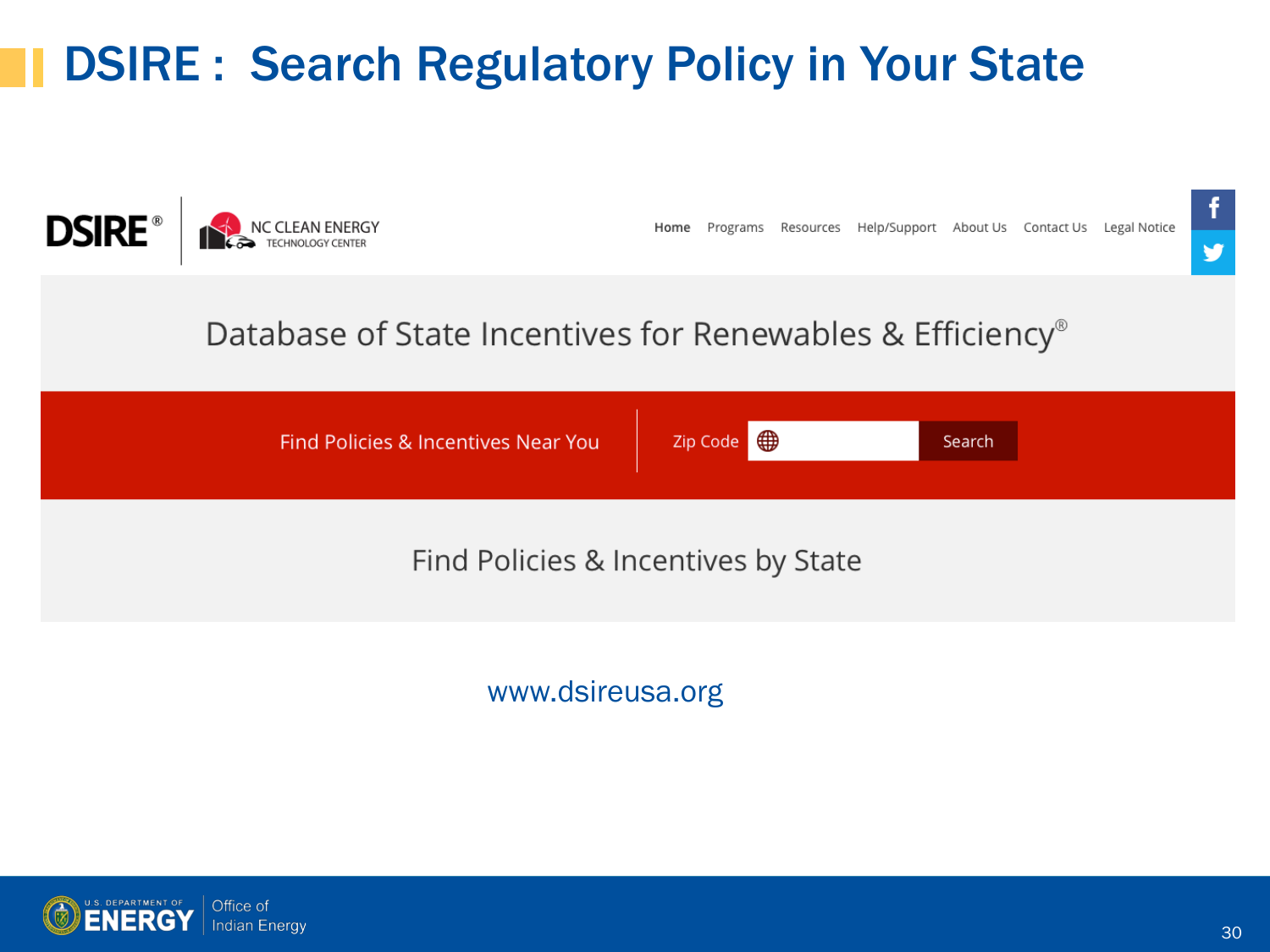#### Project Risk: Facility/Community-Scale Post Step 2

| <b>Phases</b>                      | <b>Risks</b>                                                                         | <b>Risk Assessment</b><br><b>Post Step 2</b> | $\checkmark$ |
|------------------------------------|--------------------------------------------------------------------------------------|----------------------------------------------|--------------|
| <b>Development</b>                 | . Poor or no renewable energy resource assessment                                    | <b>Finalized resource</b>                    |              |
|                                    | . Not identifying all possible costs                                                 | Reduced                                      |              |
|                                    | • Unrealistic estimation of all costs                                                | <b>Reduced</b>                               |              |
|                                    | . Incorrect estimation of long-term "community" energy use (energy efficiency first) | <b>Finalized projection</b>                  |              |
|                                    | . Utility rules and ability to offset use                                            | Reduced                                      |              |
| <b>Site</b>                        | • Structural (e.g. rooftop solar, wind loading, soil conditions)                     | <b>Unchanged</b>                             |              |
|                                    | . Installation safety (e.g., wind tower, hazard for adjacent sites)                  | <b>Unchanged</b>                             |              |
|                                    | • Site control for safety/security purposes                                          | <b>Reduced</b>                               |              |
|                                    | • Tribe-adopted codes and permitting requirements                                    | <b>Reduced</b>                               |              |
| <b>Permitting</b>                  | • Utility interconnection requirements                                               | <b>Reduced</b>                               |              |
| <b>Finance</b>                     | • Capital availability                                                               | High risk, reduced                           |              |
|                                    | • Incentive availability risk                                                        | <b>Reduced</b>                               |              |
| Construction/<br><b>Completion</b> | • EPC difficulties                                                                   |                                              |              |
|                                    | • Cost overruns                                                                      | Low; allocate to<br><b>EPC or developer</b>  |              |
|                                    | • Schedule                                                                           |                                              |              |
| <b>Operating</b>                   | • Output shortfall from expected                                                     | Assumed low, mitigable                       |              |
|                                    | • Technology O&M                                                                     | or allocatable                               |              |

\*NOTE: Underlining signifies that the risk assessment outcome changes during the step at hand.

Sources: Adapted from Holland & Hart, RE Project Development & Finance & Infocast, Advanced RE Project Finance &